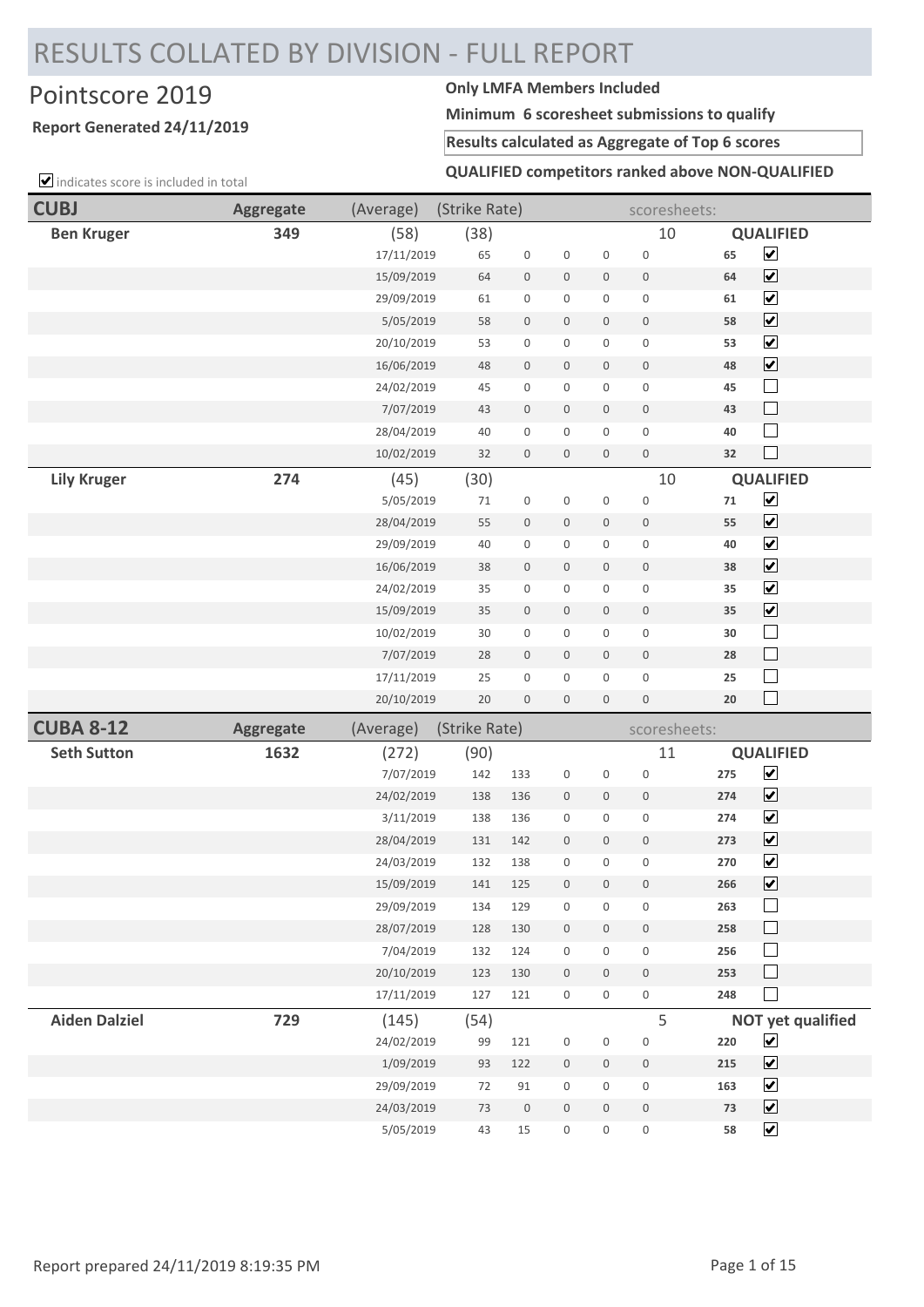| <b>CUBF 8-12</b>      | <b>Aggregate</b> | (Average)                | (Strike Rate) |                  |                     |                     | scoresheets:        |     |                                |
|-----------------------|------------------|--------------------------|---------------|------------------|---------------------|---------------------|---------------------|-----|--------------------------------|
| <b>Zara Palfi</b>     | 1200             | (200)                    | (72)          |                  |                     |                     | 6                   |     | <b>QUALIFIED</b>               |
|                       |                  | 2/06/2019                | 111           | 127              | $\boldsymbol{0}$    | $\boldsymbol{0}$    | $\mathbf 0$         | 238 | $\blacktriangledown$           |
|                       |                  | 15/09/2019               | 132           | 105              | $\mathbf 0$         | $\mathsf{O}\xspace$ | $\mathbf 0$         | 237 | $\blacktriangledown$           |
|                       |                  | 20/10/2019               | 114           | 122              | $\mathbf 0$         | $\mathsf{O}\xspace$ | $\mathsf 0$         | 236 | $\blacktriangledown$           |
|                       |                  | 11/08/2019               | 100           | 116              | $\mathbf 0$         | $\mathbf 0$         | $\mathbf 0$         | 216 | $\blacktriangledown$           |
|                       |                  | 16/06/2019               | 77            | 108              | $\mathbf 0$         | $\mathbf 0$         | $\mathbf 0$         | 185 | $\overline{\mathbf{v}}$        |
|                       |                  | 28/07/2019               | 88            | $\boldsymbol{0}$ | $\boldsymbol{0}$    | $\mathbf 0$         | $\boldsymbol{0}$    | 88  | $\blacktriangledown$           |
| <b>CUBU 8-12</b>      | <b>Aggregate</b> | (Average)                | (Strike Rate) |                  |                     |                     | scoresheets:        |     |                                |
| <b>Aiden Dalziel</b>  | 756              | (126)                    | (42)          |                  |                     |                     | $\,8\,$             |     | <b>QUALIFIED</b>               |
|                       |                  | 15/09/2019               | 114           | 92               | $\mathbf 0$         | $\mathbf 0$         | $\mathbf 0$         | 206 | $\blacktriangledown$           |
|                       |                  | 3/11/2019                | 71            | 55               | $\mathbf 0$         | $\mathbf 0$         | $\mathbf 0$         | 126 | $\blacktriangledown$           |
|                       |                  | 20/10/2019               | 58            | 59               | $\mathbf 0$         | $\mathsf 0$         | $\mathbf 0$         | 117 | $\blacktriangledown$           |
|                       |                  | 11/08/2019               | 43            | 73               | $\boldsymbol{0}$    | $\mathsf{O}\xspace$ | $\mathbf 0$         | 116 | $\blacktriangledown$           |
|                       |                  | 17/11/2019               | 53            | 53               | $\mathbf 0$         | $\mathbf 0$         | $\mathbf 0$         | 106 | $\blacktriangledown$           |
|                       |                  | 16/06/2019               | 44            | 41               | $\mathbf 0$         | $\mathbb O$         | $\mathbf 0$         | 85  | $\overline{\mathbf{v}}$        |
|                       |                  | 7/07/2019                | 40            | 43               | $\mathbf 0$         | $\mathsf{O}\xspace$ | $\mathsf 0$         | 83  | $\Box$                         |
|                       |                  | 28/07/2019               | 33            | 25               | $\mathbf 0$         | $\mathbf 0$         | $\mathbf 0$         | 58  | $\Box$                         |
| <b>Dean Ross</b>      | 549              | (137)                    | (45)          |                  |                     |                     | 4                   |     | <b>NOT yet qualified</b>       |
|                       |                  | 24/03/2019               | 84            | 82               | $\mathbf 0$         | $\mathbf 0$         | $\mathbf 0$         | 166 | $\blacktriangledown$           |
|                       |                  | 10/02/2019               | 86            | 66               | $\boldsymbol{0}$    | $\boldsymbol{0}$    | $\mathbf 0$         | 152 | $\blacktriangledown$           |
|                       |                  | 7/07/2019                | 61            | 66               | $\mathbf 0$         | $\mathsf{O}\xspace$ | $\mathbf 0$         | 127 | $\blacktriangledown$           |
|                       |                  | 16/06/2019               | 53            | 51               | $\boldsymbol{0}$    | $\mathbf 0$         | $\mathbf 0$         | 104 | $\blacktriangledown$           |
| <b>YMR 13-14</b>      | <b>Aggregate</b> | (Average)                | (Strike Rate) |                  |                     |                     | scoresheets:        |     |                                |
| <b>Jeremy Douglas</b> | 1714             | (285)                    | (95)          |                  |                     |                     | 13                  |     | <b>QUALIFIED</b>               |
|                       |                  | 3/11/2019                | 146           | 148              | $\mathbf 0$         | $\mathbf 0$         | $\mathbf 0$         | 294 | $\blacktriangledown$           |
|                       |                  | 11/08/2019               | 142           | 148              | $\mathbf 0$         | $\mathsf{O}\xspace$ | $\mathbf 0$         | 290 | $\blacktriangledown$           |
|                       |                  | 28/04/2019               | 141           | 146              | $\mathbf 0$         | $\mathbf 0$         | $\mathbf 0$         | 287 | $\blacktriangledown$           |
|                       |                  |                          |               |                  |                     | $\mathsf{O}\xspace$ | $\mathbf 0$         |     |                                |
|                       |                  |                          | 144           | 139              | $\boldsymbol{0}$    |                     |                     | 283 | $\blacktriangledown$           |
|                       |                  | 24/02/2019<br>20/10/2019 | 142           | 141              | $\boldsymbol{0}$    | $\mathbf 0$         | $\mathbf 0$         | 283 | $\blacktriangledown$           |
|                       |                  | 24/03/2019               | 133           | 144              | $\mathsf{O}$        | $\mathsf{O}\xspace$ | $\mathsf{O}\xspace$ | 277 |                                |
|                       |                  | 7/07/2019                | 142           | 134              | $\boldsymbol{0}$    | $\mathbf 0$         | $\mathsf 0$         | 276 | $\blacktriangledown$<br>$\Box$ |
|                       |                  | 2/06/2019                | 144           | 131              | $\mathsf{O}\xspace$ | $\mathsf{O}\xspace$ | $\mathbf 0$         | 275 | $\Box$                         |
|                       |                  | 29/09/2019               | 126           | 146              | $\mathbf 0$         | $\mathsf{O}$        | $\mathbf 0$         | 272 | $\Box$                         |
|                       |                  | 15/09/2019               | 126           | 134              | $\mathsf 0$         | $\mathsf{O}\xspace$ | $\mathsf 0$         | 260 | $\Box$                         |
|                       |                  | 28/07/2019               | 120           | 138              | $\mathsf 0$         | $\mathbf 0$         | $\mathbf 0$         | 258 | $\Box$                         |
|                       |                  | 16/06/2019               | 123           | 128              | $\mathsf{O}\xspace$ | $\mathsf{O}\xspace$ | $\mathsf 0$         | 251 | $\Box$                         |
|                       |                  | 1/09/2019                | 118           | 120              | $\mathsf 0$         | 0                   | $\mathsf{O}\xspace$ | 238 | $\Box$                         |
| YU                    | Aggregate        | (Average)                | (Strike Rate) |                  |                     |                     | scoresheets:        |     |                                |
| <b>Jodi Faux</b>      | 1083             | (180)                    | (60)          |                  |                     |                     | 8                   |     | <b>QUALIFIED</b>               |
|                       |                  | 3/11/2019                | 95            | 109              | $\mathsf 0$         | $\mathbf 0$         | $\mathbf 0$         | 204 | $\blacktriangledown$           |
|                       |                  | 7/07/2019                | $90\,$        | 100              | $\mathsf{O}\xspace$ | $\mathsf{O}\xspace$ | $\mathsf{O}\xspace$ | 190 | $\blacktriangledown$           |
|                       |                  | 15/09/2019               | 83            | 102              | $\mathsf 0$         | $\mathsf{O}\xspace$ | $\mathbf 0$         | 185 | $\blacktriangledown$           |
|                       |                  | 10/02/2019               | 87            | 82               | $\mathsf{O}\xspace$ | $\mathsf{O}\xspace$ | $\mathbf 0$         | 169 | $\blacktriangledown$           |
|                       |                  | 11/08/2019               | 88            | 81               | $\mathsf{O}\xspace$ | $\mathsf{O}\xspace$ | $\mathsf 0$         | 169 | $\blacktriangledown$           |
|                       |                  | 7/04/2019                | 69            | 97               | $\mathsf{O}\xspace$ | $\mathbb O$         | $\mathsf{O}\xspace$ | 166 | $\blacktriangledown$           |
|                       |                  | 20/10/2019               | 80            | 70               | $\mathsf 0$         | $\mathbf 0$         | $\mathbf 0$         | 150 | $\Box$<br>$\Box$               |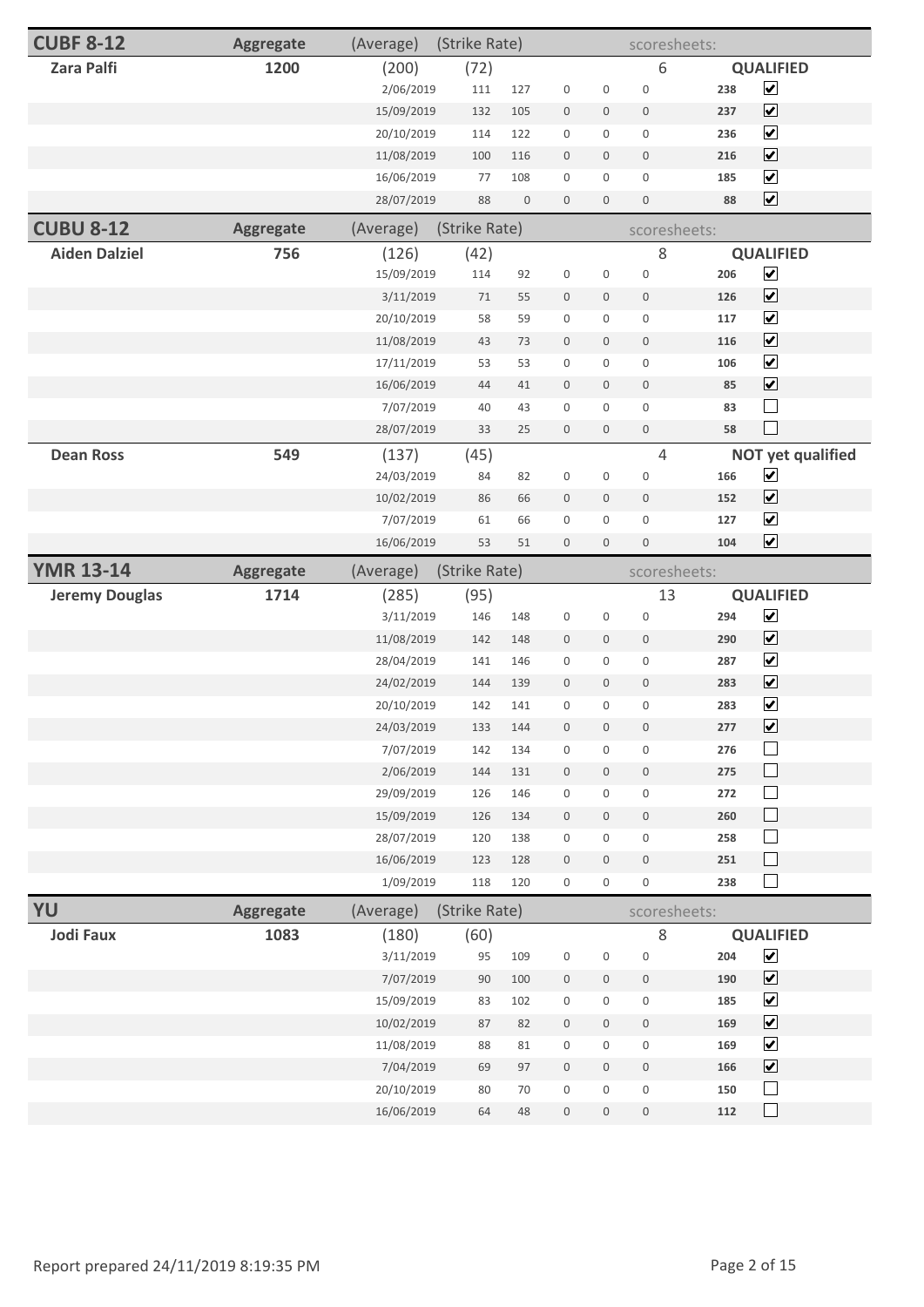| <b>YF</b>               | <b>Aggregate</b> | (Average)  | (Strike Rate)       |                     |                     |                     | scoresheets:        |     |                              |
|-------------------------|------------------|------------|---------------------|---------------------|---------------------|---------------------|---------------------|-----|------------------------------|
| <b>Isabella Dalziel</b> | 1384             | (230)      | (76)                |                     |                     |                     | 10                  |     | <b>QUALIFIED</b>             |
|                         |                  | 24/02/2019 | 131                 | 119                 | $\mathbf 0$         | $\mathsf 0$         | $\mathbf 0$         | 250 | $\blacktriangledown$         |
|                         |                  | 3/11/2019  | 128                 | 113                 | $\boldsymbol{0}$    | $\mathbf 0$         | $\mathsf{O}\xspace$ | 241 | $\blacktriangledown$         |
|                         |                  | 17/11/2019 | 120                 | 110                 | $\mathsf{O}\xspace$ | $\mathbf 0$         | $\mathsf 0$         | 230 | $\blacktriangledown$         |
|                         |                  | 20/10/2019 | 118                 | 107                 | $\mathbb O$         | $\mathsf{O}\xspace$ | $\mathbb O$         | 225 | $\blacktriangledown$         |
|                         |                  | 15/09/2019 | 112                 | 108                 | $\mathsf{O}\xspace$ | $\mathsf{O}\xspace$ | $\mathsf 0$         | 220 | $\blacktriangledown$         |
|                         |                  | 1/09/2019  | 105                 | 113                 | $\mathsf{O}\xspace$ | $\mathbf 0$         | $\mathsf{O}\xspace$ | 218 | $\blacktriangledown$         |
|                         |                  | 7/07/2019  | 84                  | 107                 | $\mathsf{O}\xspace$ | $\mathbf 0$         | $\mathsf 0$         | 191 | $\Box$                       |
|                         |                  | 24/03/2019 | 111                 | $\mathsf{O}\xspace$ | $\mathbb O$         | $\mathbb O$         | $\mathbb O$         | 111 | $\Box$                       |
|                         |                  | 29/09/2019 | 110                 | $\mathbf 0$         | $\mathbf 0$         | $\mathsf 0$         | $\mathbf 0$         | 110 | $\Box$                       |
|                         |                  | 5/05/2019  | 89                  | $\mathsf{O}\xspace$ | $\mathsf{O}\xspace$ | $\mathbb O$         | $\mathsf{O}\xspace$ | 89  | $\Box$                       |
| <b>Jordan Richards</b>  | 1065             | (213)      | (71)                |                     |                     |                     | 5                   |     | <b>NOT yet qualified</b>     |
|                         |                  | 3/11/2019  | 129                 | 132                 | $\mathsf{O}\xspace$ | $\mathbf 0$         | $\mathbf 0$         | 261 | $\blacktriangledown$         |
|                         |                  | 17/11/2019 | 114                 | 120                 | $\mathbb O$         | $\mathsf{O}\xspace$ | $\mathbb O$         | 234 | $\blacktriangledown$         |
|                         |                  | 2/06/2019  | 98                  | 105                 | $\mathbf 0$         | $\mathsf{O}\xspace$ | $\mathbf 0$         | 203 | $\blacktriangledown$         |
|                         |                  | 28/07/2019 | 93                  | 99                  | $\mathbf 0$         | $\mathbf 0$         | $\mathbb O$         | 192 | $\boxed{\blacktriangledown}$ |
|                         |                  | 24/02/2019 | $\mathsf{O}\xspace$ | 78                  | 97                  | $\mathsf{O}\xspace$ | $\mathbf 0$         | 175 | $\blacktriangledown$         |
| <b>FBU</b>              | Aggregate        | (Average)  | (Strike Rate)       |                     |                     |                     | scoresheets:        |     |                              |
| <b>Tracy Faux</b>       | 1067             | (177)      | (59)                |                     |                     |                     | 11                  |     | <b>QUALIFIED</b>             |
|                         |                  | 3/11/2019  | 106                 | 80                  | $\mathbf 0$         | $\mathsf 0$         | $\mathbf 0$         | 186 | $\blacktriangledown$         |
|                         |                  | 15/09/2019 | 76                  | 106                 | $\mathsf{O}\xspace$ | $\mathbf 0$         | $\mathsf{O}\xspace$ | 182 | $\blacktriangledown$         |
|                         |                  | 16/06/2019 | 77                  | 105                 | $\mathsf{O}\xspace$ | $\mathsf{O}\xspace$ | $\mathsf{O}\xspace$ | 182 | $\blacktriangledown$         |
|                         |                  | 7/07/2019  | 86                  | 92                  | $\mathsf{O}\xspace$ | $\mathbf 0$         | $\mathsf{O}\xspace$ | 178 | $\blacktriangledown$         |
|                         |                  | 24/02/2019 | 82                  | 90                  | $\mathsf{O}\xspace$ | $\mathsf{O}\xspace$ | $\mathsf 0$         | 172 | $\blacktriangledown$         |
|                         |                  | 11/08/2019 | 80                  | 87                  | $\mathsf{O}\xspace$ | $\mathbf 0$         | $\mathsf{O}\xspace$ | 167 | $\blacktriangledown$         |
|                         |                  | 29/09/2019 | 91                  | 68                  | $\mathbf 0$         | $\mathsf 0$         | $\mathbf 0$         | 159 | $\overline{\phantom{a}}$     |
|                         |                  | 20/10/2019 | 72                  | 79                  | $\mathsf{O}\xspace$ | $\mathsf{O}\xspace$ | $\mathsf{O}\xspace$ | 151 | $\Box$                       |
|                         |                  | 10/02/2019 | 87                  | 59                  | $\mathsf{O}\xspace$ | $\mathsf{O}\xspace$ | $\mathsf{O}\xspace$ | 146 | $\Box$                       |
|                         |                  | 7/04/2019  | 87                  | 58                  | $\mathsf{O}\xspace$ | $\mathbb O$         | $\mathbb O$         | 145 | $\Box$                       |
|                         |                  | 24/03/2019 | 69                  | 63                  | $\mathbf 0$         | $\mathsf 0$         | $\mathsf{O}\xspace$ | 132 |                              |
| <b>MCU</b>              | <b>Aggregate</b> | (Average)  | (Strike Rate)       |                     |                     |                     | scoresheets:        |     |                              |
| <b>Ronald Scott</b>     | 1477             | (246)      | (82)                |                     |                     |                     | 14                  |     | <b>QUALIFIED</b>             |
|                         |                  | 28/04/2019 | 144                 | 112                 | $\mathsf{O}\xspace$ | $\mathbf 0$         | $\mathbf 0$         | 256 | $\blacktriangledown$         |
|                         |                  | 24/02/2019 | 122                 | 129                 | $\mathsf{O}\xspace$ | $\mathbf 0$         | $\mathsf 0$         | 251 | $\boxed{\blacktriangledown}$ |
|                         |                  | 1/09/2019  | 123                 | 125                 | $\mathsf 0$         | $\mathsf{O}\xspace$ | $\mathsf 0$         | 248 | $\blacktriangledown$         |
|                         |                  | 29/09/2019 | 118                 | 127                 | $\mathsf 0$         | $\mathsf{O}\xspace$ | $\mathsf 0$         | 245 | $\blacktriangledown$         |
|                         |                  | 28/07/2019 | 125                 | 115                 | $\mathbf 0$         | $\mathsf 0$         | $\mathbf 0$         | 240 | $\blacktriangledown$         |
|                         |                  | 7/04/2019  | 113                 | 124                 | $\boldsymbol{0}$    | $\mathbf 0$         | $\,0\,$             | 237 | $\boxed{\blacktriangledown}$ |
|                         |                  | 24/03/2019 | 107                 | 129                 | $\mathsf 0$         | $\mathsf{O}\xspace$ | $\mathsf 0$         | 236 | $\Box$                       |
|                         |                  | 10/02/2019 | 100                 | 127                 | $\,0\,$             | $\mathsf{O}\xspace$ | $\,0\,$             | 227 | $\Box$                       |
|                         |                  | 17/11/2019 | 109                 | 112                 | $\mathsf 0$         | $\mathsf{O}\xspace$ | $\mathsf 0$         | 221 | $\Box$                       |
|                         |                  | 7/07/2019  | 127                 | 88                  | $\mathsf 0$         | $\mathsf{O}\xspace$ | $\mathsf 0$         | 215 | $\Box$                       |
|                         |                  | 20/10/2019 | 114                 | 100                 | $\mathsf{O}\xspace$ | $\mathsf{O}\xspace$ | $\mathsf 0$         | 214 | $\Box$                       |
|                         |                  | 15/09/2019 | 97                  | $111\,$             | $\mathsf{O}\xspace$ | $\mathsf{O}\xspace$ | $\mathsf{O}\xspace$ | 208 | $\Box$                       |
|                         |                  | 3/11/2019  | $111\,$             | 96                  | $\mathbf 0$         | $\mathbf 0$         | $\mathbf 0$         | 207 | $\Box$                       |
|                         |                  | 5/05/2019  | 84                  | 118                 | $\boldsymbol{0}$    | $\mathsf{O}\xspace$ | $\boldsymbol{0}$    | 202 | $\Box$                       |
|                         |                  |            |                     |                     |                     |                     |                     |     |                              |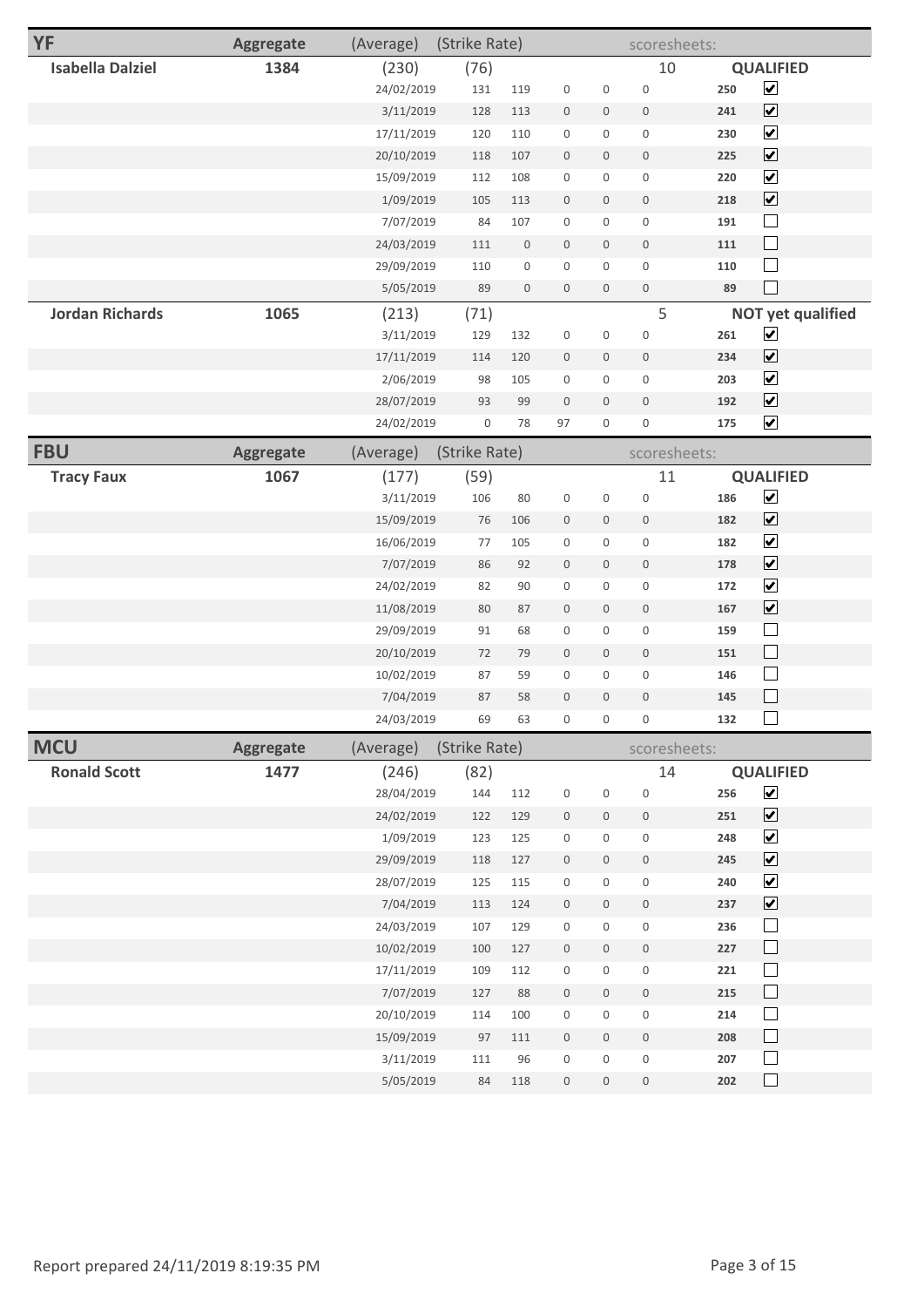| <b>Robin Dalziel</b> | 1241             | (206)      | (68)          |                     |                     |                     | 16                  |     | <b>QUALIFIED</b>             |  |
|----------------------|------------------|------------|---------------|---------------------|---------------------|---------------------|---------------------|-----|------------------------------|--|
|                      |                  | 28/04/2019 | 112           | 110                 | $\mathsf{O}\xspace$ | 0                   | $\mathsf 0$         | 222 | $\blacktriangledown$         |  |
|                      |                  | 24/02/2019 | 103           | 109                 | $\mathsf{O}\xspace$ | $\mathsf{O}\xspace$ | $\mathbf 0$         | 212 | $\overline{\mathbf{v}}$      |  |
|                      |                  | 3/11/2019  | 120           | 87                  | $\mathsf 0$         | 0                   | $\mathbf 0$         | 207 | $\overline{\mathbf{v}}$      |  |
|                      |                  | 5/05/2019  | 109           | 92                  | $\mathsf{O}\xspace$ | $\mathsf{O}$        | $\mathbb O$         | 201 | $\overline{\mathbf{v}}$      |  |
|                      |                  | 2/06/2019  | 99            | 102                 | $\mathsf{O}\xspace$ | 0                   | 0                   | 201 | $\overline{\mathbf{v}}$      |  |
|                      |                  | 1/09/2019  | 107           | 91                  | $\boldsymbol{0}$    | $\mathsf{O}\xspace$ | $\mathbf 0$         | 198 | $\overline{\mathbf{v}}$      |  |
|                      |                  | 10/02/2019 | 103           | 95                  | $\mathsf 0$         | $\mathsf{O}\xspace$ | $\mathbf 0$         | 198 | $\Box$                       |  |
|                      |                  | 20/10/2019 | 85            | 106                 | $\boldsymbol{0}$    | $\mathsf{O}\xspace$ | $\boldsymbol{0}$    | 191 | $\Box$                       |  |
|                      |                  | 16/06/2019 | 74            | 111                 | $\mathsf 0$         | 0                   | $\boldsymbol{0}$    | 185 | $\Box$                       |  |
|                      |                  | 29/09/2019 | 84            | 100                 | $\boldsymbol{0}$    | $\boldsymbol{0}$    | $\bf 0$             | 184 | $\Box$                       |  |
|                      |                  | 11/08/2019 | 103           | 80                  | $\mathsf 0$         | $\mathsf{O}\xspace$ | $\mathbf 0$         | 183 | $\Box$                       |  |
|                      |                  | 15/09/2019 | 95            | 84                  | $\mathsf{O}\xspace$ | $\mathsf{O}\xspace$ | $\mathbb O$         | 179 | $\Box$                       |  |
|                      |                  | 17/11/2019 | 84            | 92                  | $\mathsf{O}\xspace$ | 0                   | $\mathsf{O}\xspace$ | 176 | $\Box$                       |  |
|                      |                  | 7/07/2019  | 85            | 88                  | $\mathbf 0$         | $\mathsf{O}\xspace$ | $\boldsymbol{0}$    | 173 | $\sqcup$                     |  |
|                      |                  | 28/07/2019 | 83            | 76                  | $\mathsf 0$         | $\mathsf{O}\xspace$ | $\mathbf 0$         | 159 | $\sim$                       |  |
|                      |                  | 24/03/2019 | $76\,$        | $\mathsf{O}\xspace$ | $\mathsf{O}\xspace$ | $\mathsf{O}$        | $\mathbf 0$         | 76  | $\blacksquare$               |  |
| <b>Colin Reichel</b> | 1040             | (173)      | (57)          |                     |                     |                     | 10                  |     | <b>QUALIFIED</b>             |  |
|                      |                  | 5/05/2019  | 93            | 97                  | $\mathsf 0$         | $\mathsf 0$         | $\mathbf 0$         | 190 | $\blacktriangledown$         |  |
|                      |                  | 28/04/2019 | 98            | 89                  | $\mathsf{O}\xspace$ | 0                   | $\boldsymbol{0}$    | 187 | $\overline{\mathbf{v}}$      |  |
|                      |                  | 15/09/2019 | 89            | 86                  | $\mathsf 0$         | 0                   | $\boldsymbol{0}$    | 175 | $\overline{\mathbf{v}}$      |  |
|                      |                  | 1/09/2019  | 71            | 103                 | $\boldsymbol{0}$    | $\boldsymbol{0}$    | $\boldsymbol{0}$    | 174 | $\blacktriangledown$         |  |
|                      |                  | 17/11/2019 | 87            | 84                  | $\mathsf 0$         | $\mathsf{O}\xspace$ | $\mathbf 0$         | 171 | $\blacktriangledown$         |  |
|                      |                  | 7/07/2019  | 82            | 61                  | $\boldsymbol{0}$    | 0                   | $\boldsymbol{0}$    | 143 | $\boxed{\blacktriangledown}$ |  |
|                      |                  | 2/06/2019  | 53            | 77                  | $\mathsf 0$         | $\mathsf{O}\xspace$ | $\mathbf 0$         | 130 | $\Box$                       |  |
|                      |                  | 28/07/2019 | 61            | 60                  | $\boldsymbol{0}$    | $\mathbf 0$         | $\mathbf 0$         | 121 | $\sqcup$                     |  |
|                      |                  | 7/04/2019  | 61            | 31                  | $\mathsf 0$         | $\mathsf{O}\xspace$ | $\boldsymbol{0}$    | 92  | $\mathcal{L}_{\mathcal{A}}$  |  |
|                      |                  | 11/08/2019 | $75\,$        | 16                  | $\boldsymbol{0}$    | $\mathsf{O}\xspace$ | $\mathsf{O}\xspace$ | 91  | $\Box$                       |  |
| <b>RU</b>            | <b>Aggregate</b> | (Average)  | (Strike Rate) |                     |                     |                     | scoresheets:        |     |                              |  |
| <b>Michelle Ross</b> | 553              | (138)      | (46)          |                     |                     |                     | 4                   |     | <b>NOT yet qualified</b>     |  |
|                      |                  | 10/02/2019 | 72            | 87                  | 0                   | 0                   | $\mathsf{O}\xspace$ | 159 | $\blacktriangledown$         |  |
|                      |                  | 16/06/2019 | $75\,$        | 66                  | $\mathsf{O}\xspace$ | $\mathsf{O}\xspace$ | $\mathsf{O}\xspace$ | 141 | $\blacktriangledown$         |  |
|                      |                  | 7/07/2019  | $\mathsf{O}$  | 58                  | 82                  | 0                   | $\mathsf 0$         | 140 | $\blacktriangledown$         |  |
|                      |                  | 24/03/2019 | 68            | 45                  | $\mathsf{O}\xspace$ | $\mathsf{O}$        | $\mathsf{O}\xspace$ | 113 | $\blacktriangledown$         |  |
| <b>Glen Rose</b>     | 79               | (79)       | (52)          |                     |                     |                     | $\mathbf{1}$        |     | <b>NOT yet qualified</b>     |  |
|                      |                  | 16/06/2019 | 79            | $\mathsf 0$         | $\mathsf 0$         | $\mathsf 0$         | $\mathsf{O}\xspace$ | 79  | $\blacktriangledown$         |  |
| <b>TRAD</b>          | <b>Aggregate</b> | (Average)  | (Strike Rate) |                     |                     |                     | scoresheets:        |     |                              |  |
| <b>Paul Lovelock</b> | 1291             | (215)      | (71)          |                     |                     |                     | 11                  |     | <b>QUALIFIED</b>             |  |
|                      |                  | 24/02/2019 | 142           | 108                 | $\mathsf 0$         | $\mathsf 0$         | $\mathbf 0$         | 250 | $\blacktriangleright$        |  |
|                      |                  | 5/05/2019  | 124           | 108                 | $\boldsymbol{0}$    | 0                   | $\mathbb O$         | 232 | $\blacktriangledown$         |  |
|                      |                  | 29/09/2019 | 110           | 100                 | $\mathsf 0$         | 0                   | $\mathsf{O}\xspace$ | 210 | $\blacktriangledown$         |  |
|                      |                  | 15/09/2019 | 89            | 116                 | $\mathsf{O}\xspace$ | 0                   | $\mathsf{O}$        | 205 | $\blacktriangledown$         |  |
|                      |                  | 24/03/2019 | 99            | 101                 | $\mathsf 0$         | 0                   | $\mathsf{O}\xspace$ | 200 | $\blacktriangledown$         |  |
|                      |                  | 3/11/2019  | 103           | 91                  | $\mathsf{O}\xspace$ | $\mathsf{O}$        | $\mathsf{O}\xspace$ | 194 | $\boxed{\blacktriangledown}$ |  |
|                      |                  | 2/06/2019  | 87            | 103                 | $\mathsf 0$         | $\mathsf{O}$        | $\mathbf 0$         | 190 | $\Box$                       |  |
|                      |                  | 7/04/2019  | 85            | 96                  | $\mathsf{O}\xspace$ | $\mathsf{O}$        | $\mathsf{O}\xspace$ | 181 | $\sqcup$                     |  |
|                      |                  | 10/02/2019 | 90            | 86                  | $\mathsf 0$         | $\mathsf{O}\xspace$ | $\boldsymbol{0}$    | 176 | $\Box$                       |  |
|                      |                  | 20/10/2019 | $90\,$        | 76                  | $\mathsf{O}\xspace$ | 0                   | $\mathsf{O}\xspace$ | 166 | $\Box$                       |  |
|                      |                  | 7/07/2019  | 104           | $\mathsf{O}\xspace$ | 0                   | 0                   | 0                   | 104 | $\overline{\phantom{a}}$     |  |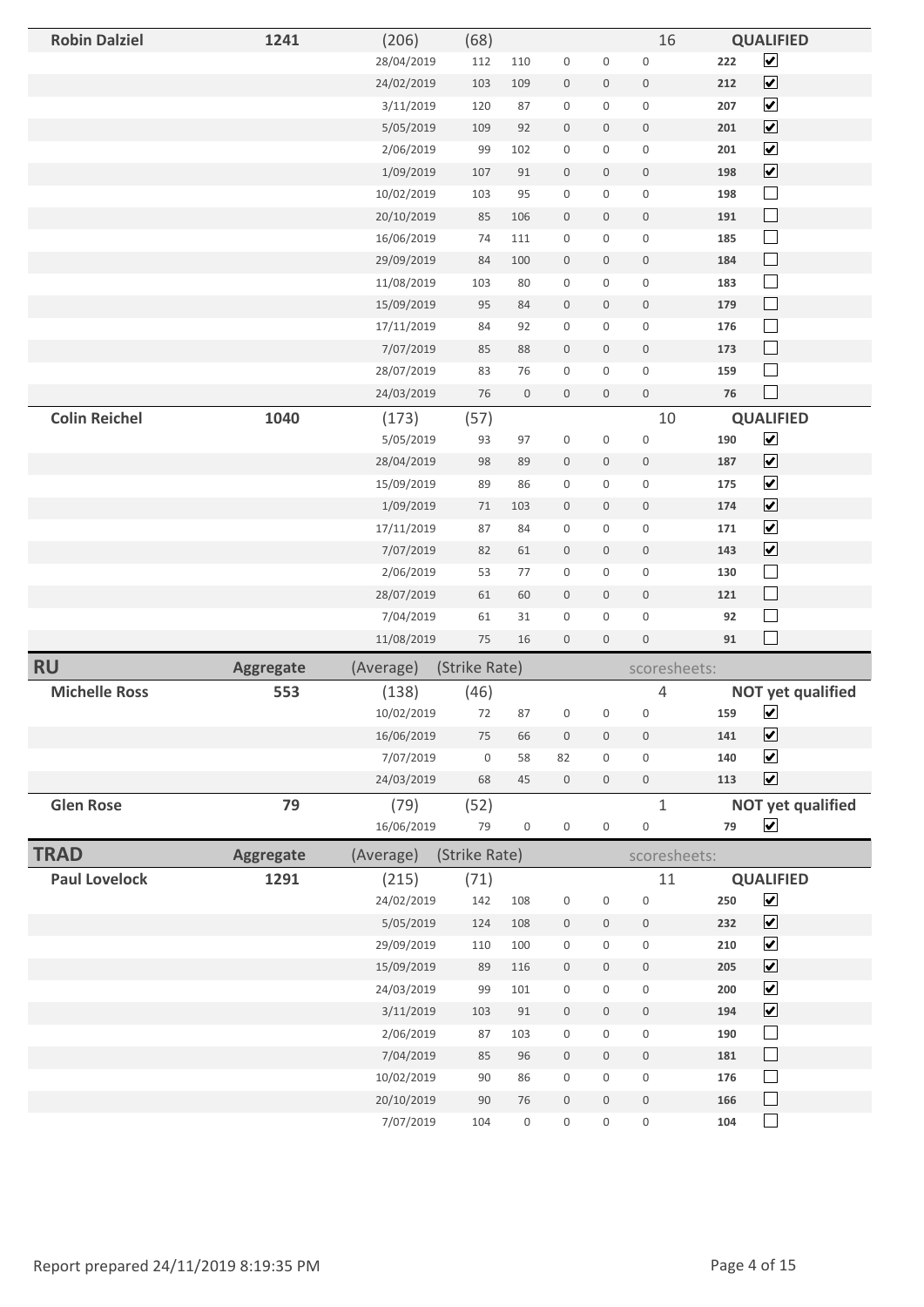| <b>Robert McBride</b>   | 991 | (165)                    | (55)        |                     |                     |                     | 7                     | <b>QUALIFIED</b>                                        |
|-------------------------|-----|--------------------------|-------------|---------------------|---------------------|---------------------|-----------------------|---------------------------------------------------------|
|                         |     | 3/11/2019                | 98          | 95                  | $\mathbf 0$         | $\mathsf{O}\xspace$ | $\boldsymbol{0}$      | $\blacktriangledown$<br>193                             |
|                         |     | 5/05/2019                | 99          | 87                  | $\mathbf 0$         | $\mathsf{O}\xspace$ | $\mathsf{O}\xspace$   | $\blacktriangledown$<br>186                             |
|                         |     | 20/10/2019               | 57          | 110                 | $\boldsymbol{0}$    | 0                   | $\mathbf 0$           | $\blacktriangledown$<br>167                             |
|                         |     | 15/09/2019               | 76          | 86                  | $\mathbf 0$         | $\mathbf 0$         | $\mathbf 0$           | $\blacktriangledown$<br>162                             |
|                         |     | 10/02/2019               | 60          | 88                  | $\mathsf{O}\xspace$ | 0                   | $\mathbf 0$           | $\blacktriangledown$<br>148                             |
|                         |     | 16/06/2019               | 53          | 82                  | $\mathbf 0$         | $\mathsf{O}\xspace$ | $\mathbf 0$           | $\blacktriangledown$<br>135                             |
|                         |     | 29/09/2019               | 63          | 68                  | $\boldsymbol{0}$    | $\mathsf{O}\xspace$ | $\mathbf 0$           | $\blacksquare$<br>131                                   |
| <b>Craig Reay</b>       | 833 | (138)                    | (46)        |                     |                     |                     | $\,8\,$               | <b>QUALIFIED</b>                                        |
|                         |     | 7/07/2019                | 88          | 98                  | $\mathbf 0$         | $\mathsf 0$         | $\mathbf 0$           | $\blacktriangledown$<br>186                             |
|                         |     | 5/05/2019                | 65          | $76\,$              | $\boldsymbol{0}$    | $\mathsf{O}\xspace$ | $\mathbf 0$           | $\blacktriangledown$<br>141                             |
|                         |     | 10/02/2019               | 55          | 82                  | $\mathsf{O}\xspace$ | $\mathsf{O}\xspace$ | $\mathbf 0$           | $\blacktriangledown$<br>137                             |
|                         |     | 15/09/2019               | 72          | 58                  | $\mathsf{O}\xspace$ | $\mathsf{O}\xspace$ | $\mathbf 0$           | $\blacktriangledown$<br>130                             |
|                         |     | 2/06/2019                | 46          | 79                  | $\mathbf 0$         | $\boldsymbol{0}$    | $\mathbf 0$           | $\blacktriangledown$<br>125                             |
|                         |     | 29/09/2019               | 48          | 66                  | $\mathbf 0$         | $\mathsf{O}\xspace$ | $\mathbf 0$           | $\blacktriangledown$<br>114                             |
|                         |     | 7/04/2019                | 61          | $\mathsf{O}\xspace$ | $\boldsymbol{0}$    | $\mathsf{O}\xspace$ | $\mathbf 0$           | $\Box$<br>61                                            |
|                         |     | 3/11/2019                | 51          | $\mathsf{O}\xspace$ | $\mathbf 0$         | $\mathsf{O}\xspace$ | $\mathbf 0$           | $\Box$<br>51                                            |
| <b>Allan McKerrow</b>   | 673 | (112)                    | (49)        |                     |                     |                     | 6                     | <b>QUALIFIED</b>                                        |
|                         |     | 15/09/2019               | 84          | 71                  | $\boldsymbol{0}$    | $\boldsymbol{0}$    | $\boldsymbol{0}$      | $\blacktriangledown$<br>155                             |
|                         |     | 5/05/2019                | 79          | 76                  | $\boldsymbol{0}$    | $\mathbf 0$         | $\mathbf 0$           | $\overline{\mathbf{v}}$<br>155                          |
|                         |     | 16/06/2019               | 66          | 46                  | $\mathsf{O}\xspace$ | 0                   | $\mathbf 0$           | $\blacktriangledown$<br>112                             |
|                         |     | 24/02/2019               | 93          | $\mathsf{O}\xspace$ | $\mathbf 0$         | $\mathsf{O}\xspace$ | $\mathbf 0$           | $\blacktriangledown$<br>93                              |
|                         |     | 7/07/2019                | 89          | $\mathsf{O}\xspace$ | $\mathsf 0$         | $\mathsf 0$         | $\mathbf 0$           | $\blacktriangledown$<br>89                              |
|                         |     | 7/04/2019                | 69          | $\mathsf{O}\xspace$ | $\boldsymbol{0}$    | $\mathbf 0$         | $\mathbf 0$           | $\blacktriangledown$<br>69                              |
| <b>Daniel Ross</b>      | 783 | (195)                    |             |                     |                     |                     | 4                     | <b>NOT yet qualified</b>                                |
|                         |     | 7/07/2019                | (65)<br>105 | 104                 | $\boldsymbol{0}$    | $\boldsymbol{0}$    | $\mathbf 0$           | $\blacktriangledown$<br>209                             |
|                         |     | 10/02/2019               | 92          | 110                 | $\mathbf 0$         | $\mathsf{O}\xspace$ | $\mathbf 0$           | $\blacktriangledown$<br>202                             |
|                         |     | 24/03/2019               | 101         | 86                  | $\boldsymbol{0}$    | 0                   | $\mathbf 0$           | $\blacktriangledown$<br>187                             |
|                         |     | 16/06/2019               | 80          | 105                 | $\mathbf 0$         | $\mathsf{O}\xspace$ | $\mathbf 0$           | $\blacktriangledown$<br>185                             |
|                         |     |                          |             |                     |                     |                     |                       |                                                         |
| <b>Peter Craft</b>      | 780 | (156)<br>29/09/2019      | (51)<br>78  | 94                  | $\boldsymbol{0}$    | $\boldsymbol{0}$    | 5<br>$\boldsymbol{0}$ | <b>NOT yet qualified</b><br>$\blacktriangledown$<br>172 |
|                         |     | 16/06/2019               | 65          | 99                  | $\mathsf{O}\xspace$ | $\mathsf{O}\xspace$ | $\mathbf 0$           | $\blacktriangledown$<br>164                             |
|                         |     | 15/09/2019               | 71          | 82                  | 0                   | $\mathbf 0$         | $\mathbf 0$           | $\blacktriangledown$<br>153                             |
|                         |     | 3/11/2019                | 77          | 72                  | $\mathbf 0$         | $\mathsf{O}\xspace$ | $\mathbf 0$           | $\blacktriangledown$<br>149                             |
|                         |     | 7/07/2019                | 59          | 83                  | $\boldsymbol{0}$    | 0                   | $\mathbf 0$           | $\blacktriangledown$<br>142                             |
|                         |     |                          |             |                     |                     |                     |                       |                                                         |
| <b>Colin Reichel</b>    | 485 | (161)<br>24/02/2019      | (53)<br>108 | 97                  | $\mathsf 0$         | $\mathsf{O}\xspace$ | 3<br>$\mathbf 0$      | <b>NOT yet qualified</b><br>$\blacktriangledown$<br>205 |
|                         |     |                          | 71          | 77                  | $\mathbf 0$         | $\mathbf 0$         | $\mathbf 0$           | $\blacktriangledown$<br>148                             |
|                         |     | 24/03/2019<br>10/02/2019 | 64          | 68                  | $\mathsf{O}\xspace$ | 0                   | $\mathsf{O}\xspace$   | $\blacktriangledown$<br>132                             |
|                         |     |                          |             |                     |                     |                     |                       |                                                         |
| <b>Trevor Evans</b>     | 450 | (150)                    | (60)        |                     |                     |                     | 3                     | <b>NOT yet qualified</b>                                |
|                         |     | 24/02/2019               | 112         | 112                 | $\mathsf 0$         | $\mathsf{O}\xspace$ | $\mathsf 0$           | $\blacktriangledown$<br>224                             |
|                         |     | 10/02/2019               | 96          | 64                  | $\boldsymbol{0}$    | $\boldsymbol{0}$    | $\mathbf 0$           | $\blacktriangledown$<br>160<br>$\blacktriangledown$     |
|                         |     | 15/09/2019               | 66          | $\mathsf{O}\xspace$ | $\mathsf{O}\xspace$ | $\mathbf 0$         | $\mathsf{O}\xspace$   | 66                                                      |
| <b>Malcolm Harrison</b> | 394 | (131)                    | (43)        |                     |                     |                     | 3                     | <b>NOT yet qualified</b>                                |
|                         |     | 17/11/2019               | 56          | 87                  | $\mathsf 0$         | $\mathsf 0$         | $\mathbf 0$           | $\blacktriangledown$<br>143                             |
|                         |     | 20/10/2019               | 70          | 63                  | $\mathsf{O}\xspace$ | $\mathbf 0$         | $\mathbf 0$           | $\blacktriangledown$<br>133                             |
|                         |     | 3/11/2019                | 61          | 57                  | $\mathsf{O}\xspace$ | $\mathsf{O}\xspace$ | $\mathsf{O}\xspace$   | $\blacktriangledown$<br>118                             |
| <b>Roszarie Behrens</b> | 382 | (127)                    | (42)        |                     |                     |                     | 3                     | <b>NOT yet qualified</b>                                |
|                         |     | 17/11/2019               | 58          | 86                  | $\mathsf{O}\xspace$ | $\mathsf{O}\xspace$ | $\boldsymbol{0}$      | $\blacktriangledown$<br>144                             |
|                         |     | 3/11/2019                | 62          | 64                  | $\mathbf 0$         | $\mathsf{O}\xspace$ | $\mathbf 0$           | $\blacktriangledown$<br>126                             |
|                         |     | 20/10/2019               | 48          | 64                  | $\boldsymbol{0}$    | $\mathsf{O}\xspace$ | $\mathbf 0$           | $\blacktriangledown$<br>112                             |
| <b>Paul Moxham</b>      | 76  | (76)                     | (50)        |                     |                     |                     | $\mathbf{1}$          | <b>NOT yet qualified</b>                                |
|                         |     | 24/02/2019               | 76          | $\mathsf 0$         | $\mathsf 0$         | $\mathbf 0$         | $\mathsf 0$           | $\blacktriangledown$<br>${\bf 76}$                      |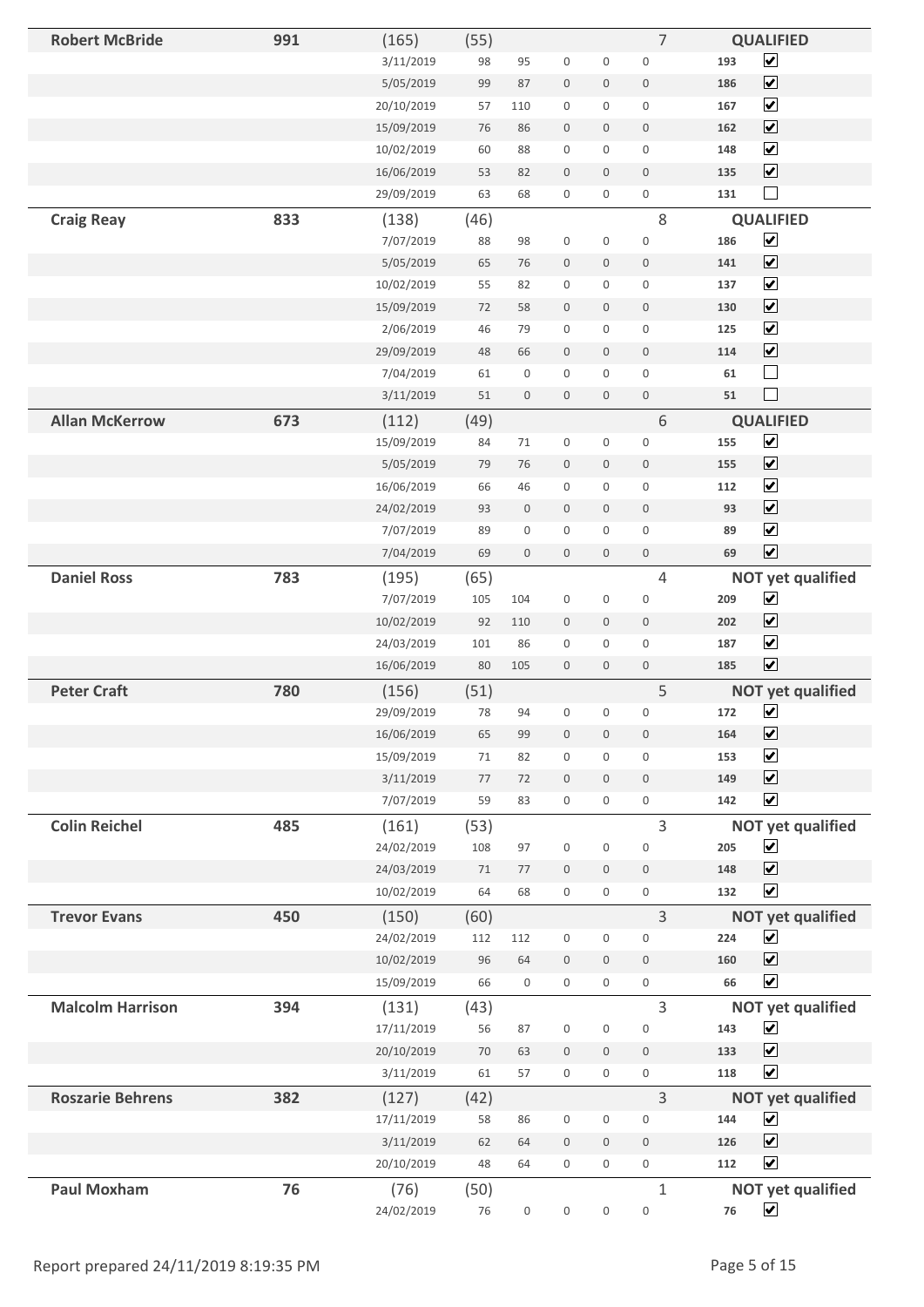| <b>MSR</b>         | <b>Aggregate</b> | (Average)  | (Strike Rate) |     |                     |                     | scoresheets:        |     |                              |  |
|--------------------|------------------|------------|---------------|-----|---------------------|---------------------|---------------------|-----|------------------------------|--|
| <b>Mark Firth</b>  | 1699             | (283)      | (94)          |     |                     |                     | 15                  |     | <b>QUALIFIED</b>             |  |
|                    |                  | 28/04/2019 | 144           | 146 | $\mathbf 0$         | $\mathsf{O}\xspace$ | $\mathsf 0$         | 290 | $\blacktriangledown$         |  |
|                    |                  | 17/11/2019 | 145           | 141 | $\boldsymbol{0}$    | $\mathbf 0$         | $\mathbb O$         | 286 | $\overline{\mathbf{v}}$      |  |
|                    |                  | 16/06/2019 | 140           | 146 | $\mathsf{O}\xspace$ | $\mathbf 0$         | $\mathsf{O}\xspace$ | 286 | $\overline{\mathbf{v}}$      |  |
|                    |                  | 7/07/2019  | 135           | 146 | $\mathsf{O}\xspace$ | $\mathsf{O}\xspace$ | $\mathbf 0$         | 281 | $\boxed{\blacktriangledown}$ |  |
|                    |                  | 1/09/2019  | 142           | 138 | $\mathbf 0$         | 0                   | $\mathbb O$         | 280 | $\overline{\mathbf{v}}$      |  |
|                    |                  | 3/11/2019  | 137           | 139 | $\mathbf 0$         | 0                   | $\mathbb O$         | 276 | $\boxed{\blacktriangledown}$ |  |
|                    |                  | 28/07/2019 | 146           | 128 | $\mathbf 0$         | $\mathbf 0$         | $\mathbf 0$         | 274 | $\Box$                       |  |
|                    |                  | 24/02/2019 | 141           | 131 | $\boldsymbol{0}$    | $\mathbf 0$         | $\boldsymbol{0}$    | 272 | $\Box$                       |  |
|                    |                  | 20/10/2019 | 134           | 136 | $\mathsf{O}\xspace$ | $\mathbf 0$         | $\mathbb O$         | 270 | $\Box$                       |  |
|                    |                  | 24/03/2019 | 128           | 140 | $\mathbf 0$         | $\mathbf 0$         | $\mathbb O$         | 268 | $\Box$                       |  |
|                    |                  | 5/05/2019  | 126           | 142 | $\mathbf 0$         | $\mathbf 0$         | $\mathbb O$         | 268 | $\Box$                       |  |
|                    |                  | 10/02/2019 | 130           | 137 | $\mathbf 0$         | $\mathbf 0$         | $\mathbb O$         | 267 | $\Box$                       |  |
|                    |                  | 7/04/2019  | 131           | 136 | $\mathsf{O}\xspace$ | $\mathbf 0$         | $\mathbf 0$         | 267 | $\Box$                       |  |
|                    |                  | 2/06/2019  | 142           | 124 | $\mathbf 0$         | $\mathsf{O}\xspace$ | $\mathbb O$         | 266 | $\Box$                       |  |
|                    |                  | 15/09/2019 | 136           | 130 | $\mathsf{O}\xspace$ | $\mathbf 0$         | $\mathsf{O}\xspace$ | 266 | $\Box$                       |  |
| <b>Darren Ross</b> | 1656             | (276)      | (92)          |     |                     |                     | 15                  |     | <b>QUALIFIED</b>             |  |
|                    |                  | 24/03/2019 | 144           | 144 | $\mathbf 0$         | $\mathbf 0$         | $\mathbf 0$         | 288 | $\blacktriangledown$         |  |
|                    |                  | 24/02/2019 | 141           | 135 | $\boldsymbol{0}$    | $\mathbf 0$         | $\mathbf 0$         | 276 | $\blacktriangledown$         |  |
|                    |                  | 11/08/2019 | 132           | 144 | $\mathbf 0$         | $\mathbf 0$         | $\mathbb O$         | 276 | $\overline{\mathbf{v}}$      |  |
|                    |                  | 15/09/2019 | 136           | 140 | $\mathbf 0$         | $\mathbf 0$         | $\mathbb O$         | 276 | $\blacktriangledown$         |  |
|                    |                  | 7/04/2019  | 144           | 128 | $\mathbf 0$         | $\mathbf 0$         | $\mathbb O$         | 272 | $\blacktriangledown$         |  |
|                    |                  | 1/09/2019  | 140           | 128 | $\mathbf 0$         | $\mathbf 0$         | $\mathbb O$         | 268 | $\blacktriangledown$         |  |
|                    |                  | 3/11/2019  | 131           | 137 | $\mathsf{O}\xspace$ | $\mathbf 0$         | $\mathbf 0$         | 268 | $\Box$                       |  |
|                    |                  | 2/06/2019  | 135           | 129 | $\mathbf 0$         | $\mathbf 0$         | $\mathbb O$         | 264 | $\Box$                       |  |
|                    |                  | 28/04/2019 | 134           | 129 | $\mathbf 0$         | $\mathsf{O}\xspace$ | $\mathbb O$         | 263 | $\Box$                       |  |
|                    |                  | 29/09/2019 | 130           | 133 | $\mathbf 0$         | $\mathbf 0$         | $\mathbf 0$         | 263 | $\Box$                       |  |
|                    |                  | 10/02/2019 | 139           | 124 | $\mathbf 0$         | $\mathbf 0$         | $\mathbb O$         | 263 | $\Box$                       |  |
|                    |                  | 5/05/2019  | 131           | 128 | $\mathbf 0$         | $\mathbf 0$         | $\mathbb O$         | 259 | $\Box$                       |  |
|                    |                  | 7/07/2019  | 128           | 131 | $\mathbf 0$         | 0                   | $\mathsf 0$         | 259 | $\Box$                       |  |
|                    |                  | 20/10/2019 | 127           | 129 | $\mathsf{O}\xspace$ | 0                   | $\mathsf{O}\xspace$ | 256 | $\Box$                       |  |
|                    |                  | 16/06/2019 | 119           | 133 | $\mathsf{O}\xspace$ | $\mathsf{O}$        | $\mathsf{O}\xspace$ | 252 | $\Box$                       |  |
| <b>Colin Keene</b> | 1575             | (262)      | (87)          |     |                     |                     | 16                  |     | <b>QUALIFIED</b>             |  |
|                    |                  | 28/04/2019 | 131           | 136 | $\mathsf 0$         | $\mathsf{O}\xspace$ | $\mathbf 0$         | 267 | $\blacktriangledown$         |  |
|                    |                  | 17/11/2019 | 128           | 135 | $\mathsf{O}\xspace$ | $\mathsf{O}\xspace$ | $\mathbf 0$         | 263 | $\boxed{\blacktriangledown}$ |  |
|                    |                  | 3/11/2019  | 132           | 131 | $\mathsf{O}\xspace$ | $\mathsf{O}$        | $\mathbf 0$         | 263 | $\blacktriangledown$         |  |
|                    |                  | 24/03/2019 | 133           | 130 | $\mathsf{O}\xspace$ | $\mathbf 0$         | $\mathsf{O}$        | 263 | $\blacktriangledown$         |  |
|                    |                  | 5/05/2019  | 129           | 132 | $\mathsf{O}\xspace$ | $\mathbf 0$         | $\mathsf{O}\xspace$ | 261 | $\blacktriangledown$         |  |
|                    |                  | 20/10/2019 | 127           | 131 | $\mathsf{O}\xspace$ | $\mathsf{O}\xspace$ | $\mathsf{O}\xspace$ | 258 | $\blacktriangledown$         |  |
|                    |                  | 28/07/2019 | 127           | 125 | $\mathsf{O}\xspace$ | $\mathbf 0$         | $\mathsf{O}\xspace$ | 252 | $\Box$                       |  |
|                    |                  | 2/06/2019  | 120           | 131 | $\mathsf{O}\xspace$ | $\mathsf{O}\xspace$ | $\mathsf{O}$        | 251 | $\Box$                       |  |
|                    |                  | 7/07/2019  | 126           | 124 | $\mathsf{O}\xspace$ | 0                   | $\mathsf{O}\xspace$ | 250 | $\Box$                       |  |
|                    |                  | 24/02/2019 | 120           | 129 | $\mathsf{O}\xspace$ | $\mathsf{O}\xspace$ | $\mathbf 0$         | 249 | $\Box$                       |  |
|                    |                  | 10/02/2019 | 120           | 127 | $\mathsf 0$         | $\mathsf{O}\xspace$ | $\mathsf{O}\xspace$ | 247 | $\Box$                       |  |
|                    |                  | 16/06/2019 | 108           | 133 | $\mathsf{O}\xspace$ | $\mathsf{O}\xspace$ | $\mathsf{O}\xspace$ | 241 | $\Box$                       |  |
|                    |                  | 1/09/2019  | 115           | 125 | $\mathsf{O}\xspace$ | $\mathbf 0$         | $\mathsf{O}\xspace$ | 240 | $\Box$                       |  |
|                    |                  | 7/04/2019  | 118           | 106 | $\mathsf{O}$        | $\mathbf 0$         | $\mathsf{O}\xspace$ | 224 | $\Box$                       |  |
|                    |                  | 29/09/2019 | 79            | 96  | $\mathsf{O}\xspace$ | $\mathbf 0$         | $\mathsf{O}\xspace$ | 175 | $\Box$                       |  |
|                    |                  | 11/08/2019 | 121           | 30  | $\mathsf{O}\xspace$ | $\mathsf{O}\xspace$ | $\mathsf{O}\xspace$ | 151 | $\Box$                       |  |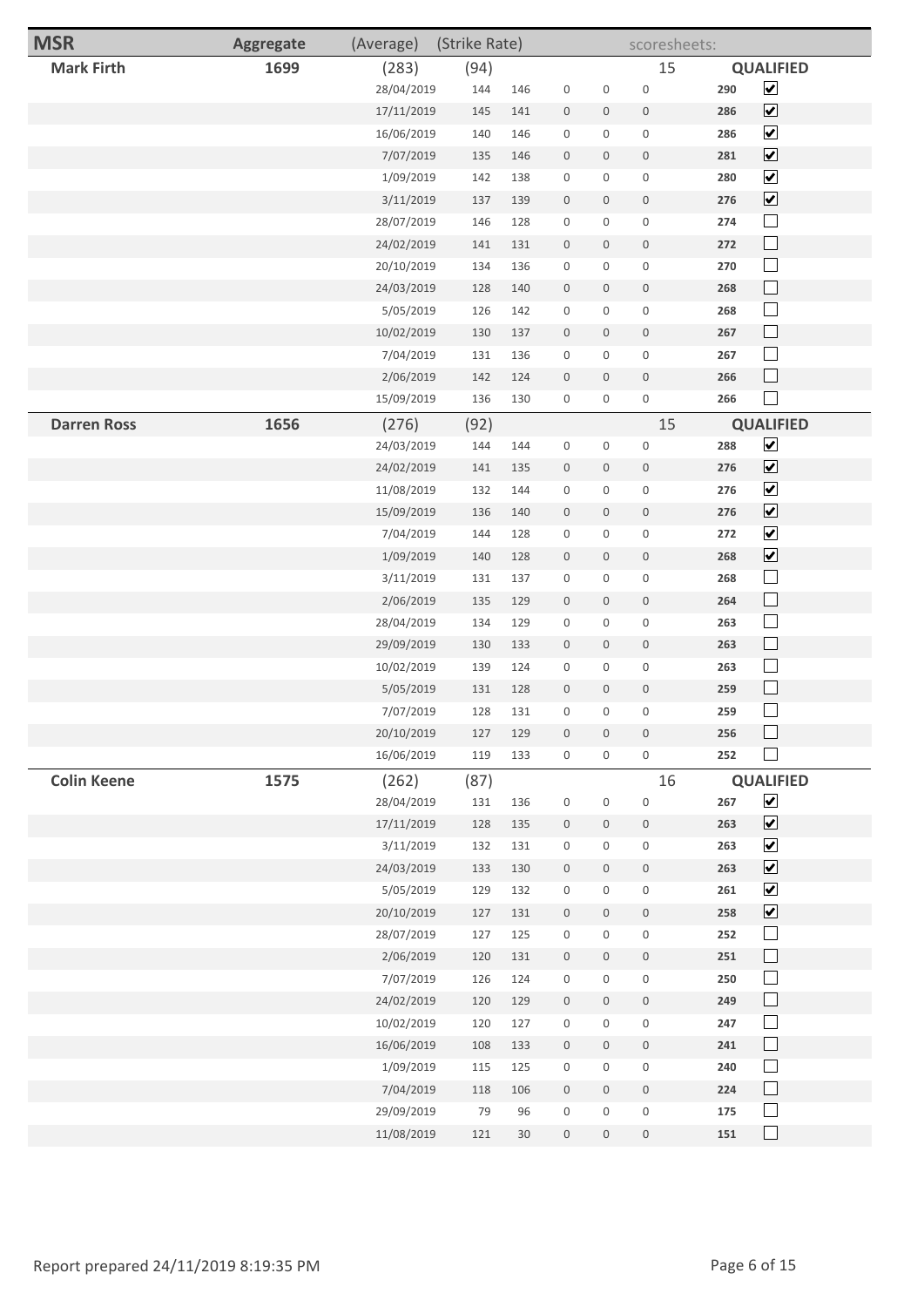| <b>Norman Sager</b> | 1503             | (250)                    | (83)          |                                    |                          |                     | 13                                         |            | <b>QUALIFIED</b>            |
|---------------------|------------------|--------------------------|---------------|------------------------------------|--------------------------|---------------------|--------------------------------------------|------------|-----------------------------|
|                     |                  | 17/11/2019               | 130           | 130                                | $\mathsf 0$              | $\mathsf 0$         | $\mathbf 0$                                | 260        | $\overline{\mathbf{v}}$     |
|                     |                  | 5/05/2019                | 119           | 134                                | $\mathsf{O}\xspace$      | $\mathsf{O}$        | $\mathbf 0$                                | 253        | $\overline{\mathbf{v}}$     |
|                     |                  | 24/02/2019               | 119           | 134                                | $\mathsf{O}\xspace$      | 0                   | $\mathsf{O}\xspace$                        | 253        | $\overline{\mathbf{v}}$     |
|                     |                  | 3/11/2019                | 121           | 130                                | $\mathsf{O}\xspace$      | $\mathsf{O}$        | $\mathbf 0$                                | 251        | $\overline{\mathbf{v}}$     |
|                     |                  | 20/10/2019               | 119           | 127                                | $\boldsymbol{0}$         | 0                   | $\mathbf 0$                                | 246        | $\overline{\mathbf{v}}$     |
|                     |                  | 15/09/2019               | 122           | 118                                | $\mathbb O$              | $\mathbf 0$         | $\mathsf{O}$                               | 240        | $\overline{\mathbf{v}}$     |
|                     |                  | 7/07/2019                | 129           | 110                                | $\mathsf{O}\xspace$      | 0                   | $\mathsf{O}\xspace$                        | 239        | $\overline{\phantom{a}}$    |
|                     |                  | 10/02/2019               | 112           | 126                                | $\boldsymbol{0}$         | $\mathbf 0$         | $\boldsymbol{0}$                           | 238        | $\Box$                      |
|                     |                  | 29/09/2019               | 115           | 120                                | $\mathsf 0$              | $\mathsf 0$         | $\mathbf 0$                                | 235        | $\Box$                      |
|                     |                  | 2/06/2019                | 120           | 112                                | $\boldsymbol{0}$         | $\mathsf{O}\xspace$ | $\mathbf 0$                                | 232        | $\sqcup$                    |
|                     |                  | 1/09/2019                | 108           | 107                                | $\mathsf{O}\xspace$      | $\mathsf{O}$        | $\mathsf{O}\xspace$                        | 215        | $\Box$                      |
|                     |                  | 7/04/2019                | 126           | $\mathsf{O}\xspace$                | $\boldsymbol{0}$         | $\mathsf{O}\xspace$ | $\mathbf 0$                                | 126        | $\Box$                      |
|                     |                  | 28/07/2019               | 100           | 0                                  | $\mathsf{O}\xspace$      | 0                   | $\mathsf{O}\xspace$                        | 100        |                             |
| <b>Dion Minns</b>   | 1380             | (230)                    | (76)          |                                    |                          |                     | $6\,$                                      |            | <b>QUALIFIED</b>            |
|                     |                  | 24/03/2019               | 128           | 123                                | $\mathsf 0$              | 0                   | $\mathbf 0$                                | 251        | $\overline{\mathbf{v}}$     |
|                     |                  | 17/11/2019               | 121           | 125                                | $\mathbb O$              | $\mathsf{O}\xspace$ | $\mathbf 0$                                | 246        | $\overline{\mathbf{v}}$     |
|                     |                  | 1/09/2019                | 117           | 126                                | $\mathsf{O}\xspace$      | 0                   | 0                                          | 243        | $\blacktriangledown$        |
|                     |                  | 10/02/2019               | 132           | 104                                | $\mathbf 0$              | $\mathbf 0$         | $\mathsf{O}\xspace$                        | 236        | $\blacktriangledown$        |
|                     |                  | 16/06/2019               | 113           | 110                                | $\mathsf 0$              | $\mathsf{O}\xspace$ | $\mathbf 0$                                | 223        | $\overline{\mathbf{v}}$     |
|                     |                  | 28/07/2019               | 107           | 74                                 | $\boldsymbol{0}$         | $\mathsf{O}\xspace$ | $\mathbf 0$                                | 181        | $\overline{\mathbf{v}}$     |
| <b>Neal Walker</b>  | 305              | (152)                    | (50)          |                                    |                          |                     | $\overline{2}$                             |            | <b>NOT yet qualified</b>    |
|                     |                  | 28/07/2019               | 89            | 66                                 | $\mathsf{O}\xspace$      | 0                   | $\mathsf 0$                                | 155        | $\blacktriangledown$        |
|                     |                  | 29/09/2019               | 69            | 81                                 | $\mathsf{O}\xspace$      | $\mathsf{O}\xspace$ | $\mathsf{O}\xspace$                        | 150        | $\blacktriangledown$        |
| <b>Gary Young</b>   | 271              | (271)                    | (90)          |                                    |                          |                     | $\mathbf{1}$                               |            | <b>NOT yet qualified</b>    |
|                     |                  |                          | 142           | 129                                |                          | 0                   | $\mathsf{O}\xspace$                        | 271        | $\blacktriangledown$        |
|                     |                  | 28/04/2019               |               |                                    | $\mathsf{O}\xspace$      |                     |                                            |            |                             |
| <b>SMC</b>          | <b>Aggregate</b> | (Average)                | (Strike Rate) |                                    |                          |                     | scoresheets:                               |            |                             |
| <b>Allan Park</b>   | 1604             | (267)                    | (89)          |                                    |                          |                     | 15                                         |            | <b>QUALIFIED</b>            |
|                     |                  | 5/05/2019                | 133           | 141                                | $\mathsf{O}\xspace$      | $\mathsf{O}\xspace$ | $\mathsf 0$                                | 274        | $\blacktriangledown$        |
|                     |                  | 24/03/2019               | 134           | 138                                | $\boldsymbol{0}$         | $\mathsf{O}\xspace$ | $\mathbf 0$                                | 272        | $\blacktriangledown$        |
|                     |                  | 17/11/2019               | 136           | 136                                | $\mathbf{0}$             | 0                   | $\mathbf 0$                                | 272        | $\overline{\mathbf{v}}$     |
|                     |                  | 3/11/2019                | 125           | 141                                | $\mathsf{O}\xspace$      | $\mathsf{O}$        | $\mathsf{O}\xspace$                        | 266        | $\overline{\mathbf{v}}$     |
|                     |                  | 24/02/2019               | 137           | 125                                | 0                        | 0                   | $\boldsymbol{0}$                           | 262        | $\blacktriangleright$       |
|                     |                  | 11/08/2019               | 136           | 122                                | $\mathsf{O}\xspace$      | $\mathsf{O}$        | $\mathsf{O}\xspace$                        | 258        | $\overline{\mathbf{v}}$     |
|                     |                  | 20/10/2019               | 132           | 125                                | $\mathbf 0$              | $\mathsf{O}$        | $\mathsf{O}\xspace$                        | 257        | $\Box$                      |
|                     |                  | 7/04/2019                | 120           | 136                                | $\mathbf 0$              | $\mathbf 0$         | $\mathsf{O}\xspace$                        | 256        | $\Box$                      |
|                     |                  | 1/09/2019                | 119           | 133                                | 0                        | 0                   | $\mathsf{O}\xspace$                        | 252        | $\mathcal{L}_{\mathcal{A}}$ |
|                     |                  | 29/09/2019               | 127           | 121                                | $\mathsf{O}\xspace$      | $\mathsf{O}\xspace$ | $\boldsymbol{0}$                           | 248        | $\Box$                      |
|                     |                  | 16/06/2019               | 129           | 115                                | $\mathsf{O}\xspace$      | 0                   | $\mathsf{O}\xspace$                        | 244        | $\sim$                      |
|                     |                  | 2/06/2019                | 128           | $\mathsf{O}$                       | $\mathsf{O}\xspace$      | $\mathsf{O}$        | $\mathsf{O}\xspace$                        | 128        | $\Box$                      |
|                     |                  | 28/07/2019               | 127           | $\mathsf{O}\xspace$                | 0                        | 0                   | $\mathsf{O}\xspace$                        | 127        | $\mathbb{R}^n$              |
|                     |                  | 28/04/2019<br>10/02/2019 | 114<br>111    | $\mathsf{O}\xspace$<br>$\mathsf 0$ | $\mathsf{O}\xspace$<br>0 | $\mathsf{O}$<br>0   | $\mathsf{O}\xspace$<br>$\mathsf{O}\xspace$ | 114<br>111 | $\Box$<br>$\sqcup$          |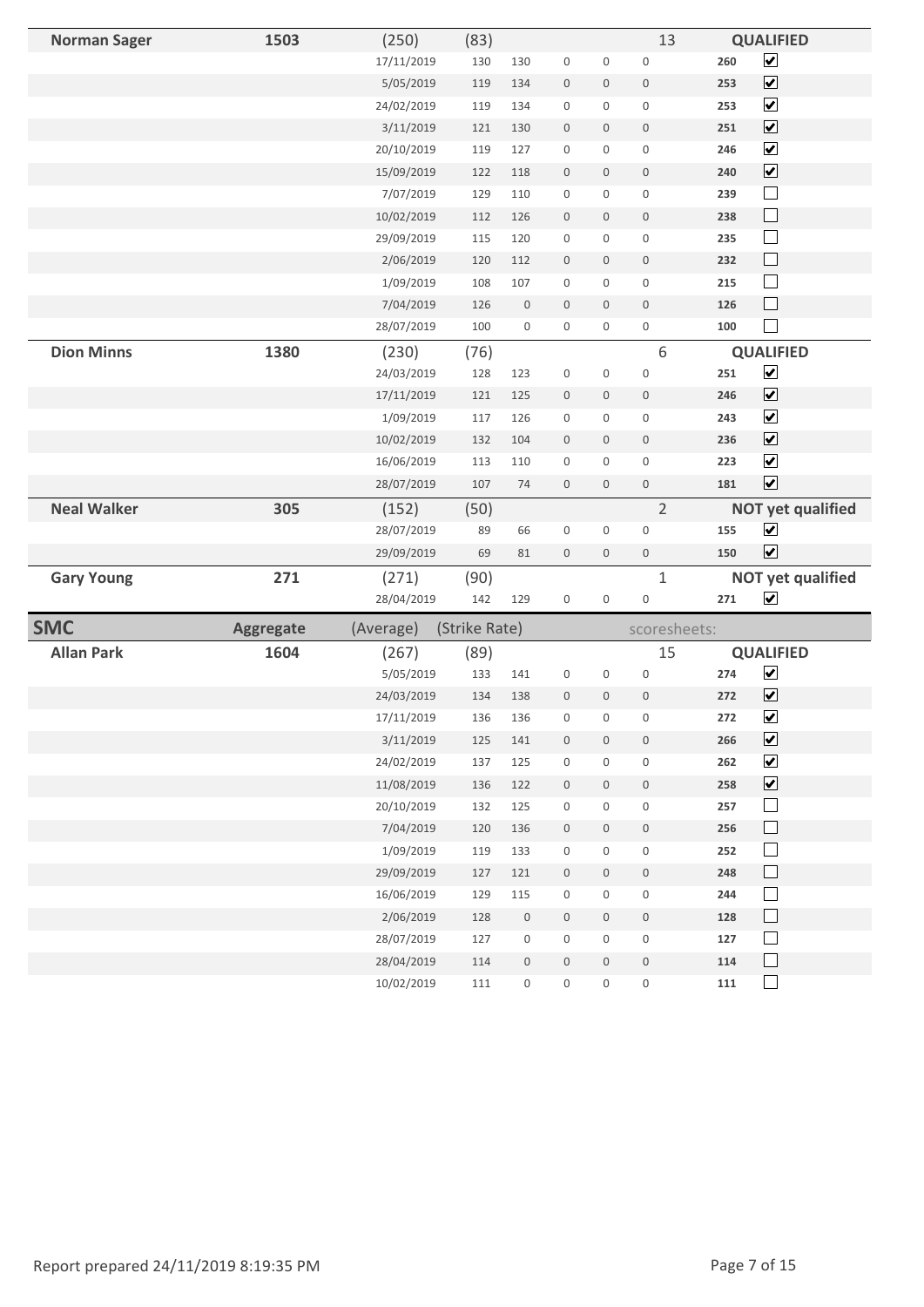| <b>Tom Hancock</b>    | 1581      | (263)                   | (87)          |            |                          |                     | 15                       | <b>QUALIFIED</b>                    |  |
|-----------------------|-----------|-------------------------|---------------|------------|--------------------------|---------------------|--------------------------|-------------------------------------|--|
|                       |           | 3/11/2019               | 140           | 130        | 0                        | 0                   | $\mathsf{O}\xspace$      | $\blacktriangledown$<br>270         |  |
|                       |           | 24/03/2019              | 132           | 137        | $\mathsf{O}\xspace$      | $\mathsf{O}\xspace$ | $\mathsf{O}\xspace$      | $\boxed{\blacktriangledown}$<br>269 |  |
|                       |           | 11/08/2019              | 140           | 129        | $\mathsf{O}\xspace$      | 0                   | $\mathsf{O}\xspace$      | $\blacktriangledown$<br>269         |  |
|                       |           | 16/06/2019              | 130           | 135        | $\mathsf{O}\xspace$      | $\mathsf{O}\xspace$ | $\mathbf 0$              | $\boxed{\blacktriangledown}$<br>265 |  |
|                       |           | 1/09/2019               | 129           | 126        | $\mathsf{O}\xspace$      | 0                   | $\mathsf{O}\xspace$      | $\blacktriangledown$<br>255         |  |
|                       |           | 2/06/2019               | 132           | 121        | $\boldsymbol{0}$         | $\boldsymbol{0}$    | $\boldsymbol{0}$         | $\boxed{\blacktriangledown}$<br>253 |  |
|                       |           | 28/04/2019              | 126           | 127        | $\mathsf 0$              | $\mathsf{O}\xspace$ | $\mathsf 0$              | $\Box$<br>253                       |  |
|                       |           | 10/02/2019              | 124           | 127        | $\boldsymbol{0}$         | $\boldsymbol{0}$    | $\mathsf 0$              | $\Box$<br>251                       |  |
|                       |           | 7/07/2019               | 123           | 128        | 0                        | 0                   | $\mathsf 0$              | $\Box$<br>251                       |  |
|                       |           | 7/04/2019               | 116           | 128        | $\mathsf 0$              | $\boldsymbol{0}$    | $\boldsymbol{0}$         | $\Box$<br>244                       |  |
|                       |           | 20/10/2019              | 114           | 128        | $\mathsf{O}\xspace$      | $\mathsf{O}\xspace$ | $\mathsf 0$              | $\Box$<br>242                       |  |
|                       |           | 5/05/2019               | 117           | 123        | $\mathsf{O}\xspace$      | $\boldsymbol{0}$    | $\mathbf 0$              | $\Box$<br>240                       |  |
|                       |           | 15/09/2019              | 111           | 121        | $\mathsf{O}\xspace$      | 0                   | $\mathsf{O}\xspace$      | $\Box$<br>232                       |  |
|                       |           | 29/09/2019              | 123           | 109        | $\boldsymbol{0}$         | $\boldsymbol{0}$    | $\boldsymbol{0}$         | $\Box$<br>232                       |  |
|                       |           | 28/07/2019              | 110           | 115        | $\mathsf{O}\xspace$      | 0                   | $\mathsf 0$              | $\blacksquare$<br>225               |  |
| <b>Noel Masterson</b> | 1402      | (233)                   | (77)          |            |                          |                     | $\overline{7}$           | <b>QUALIFIED</b>                    |  |
|                       |           | 3/11/2019               | 132           | 134        | 0                        | $\mathsf 0$         | $\mathsf{O}\xspace$      | $\overline{\mathbf{v}}$<br>266      |  |
|                       |           | 7/04/2019               | 125           | 114        | $\mathsf{O}\xspace$      | $\mathsf{O}\xspace$ | $\mathsf{O}\xspace$      | $\boxed{\blacktriangledown}$<br>239 |  |
|                       |           | 29/09/2019              | 126           | 108        | 0                        | 0                   | $\mathsf 0$              | $\blacktriangledown$<br>234         |  |
|                       |           | 17/11/2019              | 118           | 112        | $\mathsf 0$              | 0                   | $\boldsymbol{0}$         | $\blacktriangledown$<br>230         |  |
|                       |           | 28/07/2019              | 117           | 111        | $\mathsf{O}\xspace$      | $\mathsf{O}\xspace$ | $\mathsf{O}\xspace$      | $\blacktriangledown$<br>228         |  |
|                       |           | 20/10/2019              | 90            | 115        | $\mathsf{O}\xspace$      | $\boldsymbol{0}$    | $\mathsf{O}\xspace$      | $\blacktriangledown$<br>205         |  |
|                       |           | 7/07/2019               | 95            | 110        | $\mathsf{O}\xspace$      | 0                   | $\mathsf 0$              | $\Box$<br>205                       |  |
| HC                    | Aggregate | (Average)               | (Strike Rate) |            |                          |                     | scoresheets:             |                                     |  |
| <b>Craig Forbes</b>   | 1686      | (281)                   | (93)          |            |                          |                     | 16                       | <b>QUALIFIED</b>                    |  |
|                       |           |                         |               |            |                          |                     |                          |                                     |  |
|                       |           | 3/11/2019               | 148           | 146        | $\mathsf 0$              | $\mathsf 0$         | $\mathsf{O}\xspace$      | $\blacktriangledown$<br>294         |  |
|                       |           | 20/10/2019              | 143           | 144        | $\boldsymbol{0}$         | $\boldsymbol{0}$    | $\boldsymbol{0}$         | $\boxed{\blacktriangledown}$<br>287 |  |
|                       |           | 17/11/2019              | 143           | 139        | 0                        | $\mathsf{O}\xspace$ | $\mathsf 0$              | $\blacktriangledown$<br>282         |  |
|                       |           | 1/09/2019               | 142           | 135        | $\boldsymbol{0}$         | 0                   | $\mathsf 0$              | $\boxed{\blacktriangledown}$<br>277 |  |
|                       |           | 29/09/2019              | 132           | 142        | $\mathsf 0$              | 0                   | $\mathsf 0$              | $\overline{\mathbf{v}}$<br>274      |  |
|                       |           | 15/09/2019              | 135           | 137        | $\mathsf{O}\xspace$      | $\mathsf{O}\xspace$ | $\mathsf{O}\xspace$      | $\blacktriangledown$<br>272         |  |
|                       |           | 16/06/2019              | 127           | 133        | 0                        | 0                   | $\mathsf{O}\xspace$      | 260<br>$\mathcal{L}_{\mathcal{A}}$  |  |
|                       |           | 28/04/2019              | 124           | 128        | $\mathsf{O}\xspace$      | $\mathsf{O}$        | $\mathsf{O}\xspace$      | $\Box$<br>252                       |  |
|                       |           | 7/07/2019               | 118           | 130        | 0                        | 0                   | $\mathsf{O}\xspace$      | $\Box$<br>248                       |  |
|                       |           | 28/07/2019              | 116           | 130        | $\mathsf{O}\xspace$      | $\boldsymbol{0}$    | $\mathsf{O}\xspace$      | $\Box$<br>246                       |  |
|                       |           | 24/02/2019              | 126           | 117        | $\mathsf 0$              | 0                   | $\mathbf 0$              | $\Box$<br>243                       |  |
|                       |           | 24/03/2019              | 127           | 110        | $\boldsymbol{0}$         | $\mathbf 0$         | $\mathsf 0$              | $\Box$<br>237                       |  |
|                       |           | 11/08/2019              | 123           | 114        | $\mathsf 0$              | 0                   | $\mathsf{O}\xspace$      | $\Box$<br>237                       |  |
|                       |           | 10/02/2019              | 118           | 117        | $\mathsf{O}\xspace$      | $\mathsf{O}\xspace$ | $\mathsf 0$              | $\Box$<br>235                       |  |
|                       |           | 5/05/2019               | 106           | 120        | $\mathsf{O}\xspace$      | 0                   | $\mathsf{O}\xspace$      | $\Box$<br>226                       |  |
|                       |           | 7/04/2019               | 105           | 97         | $\mathsf{O}\xspace$      | $\mathsf{O}$        | $\mathsf{O}\xspace$      | П<br>202                            |  |
| <b>Jamie Gilroy</b>   | 1666      | (277)                   | (92)          |            |                          |                     | $\mathsf 9$              | <b>QUALIFIED</b>                    |  |
|                       |           | 10/02/2019              | 142           | 142        | $\mathsf 0$              | $\mathsf{O}\xspace$ | $\mathsf 0$              | $\blacktriangleright$<br>284        |  |
|                       |           | 1/09/2019               | 140           | 144        | $\boldsymbol{0}$         | $\mathsf{O}$        | $\boldsymbol{0}$         | $\boxed{\blacktriangledown}$<br>284 |  |
|                       |           | 3/11/2019               | 142           | 142        | $\mathsf{O}\xspace$      | 0                   | 0                        | $\blacktriangledown$<br>284         |  |
|                       |           | 28/07/2019              | 131           | 146        | $\boldsymbol{0}$         | 0                   | $\mathsf{O}\xspace$      | $\boxed{\blacktriangledown}$<br>277 |  |
|                       |           | 11/08/2019              | 134           | 137        | $\mathsf{O}\xspace$      | 0                   | $\mathsf 0$              | $\blacktriangledown$<br>271         |  |
|                       |           | 15/09/2019              | 134           | 132        | $\mathsf{O}\xspace$      | $\mathsf{O}$        | $\mathsf{O}\xspace$      | $\boxed{\blacktriangledown}$<br>266 |  |
|                       |           | 16/06/2019<br>7/04/2019 | 131<br>132    | 135<br>134 | $\mathsf{O}\xspace$<br>0 | 0<br>0              | $\mathsf{O}\xspace$<br>0 | $\Box$<br>266<br>266<br>$\Box$      |  |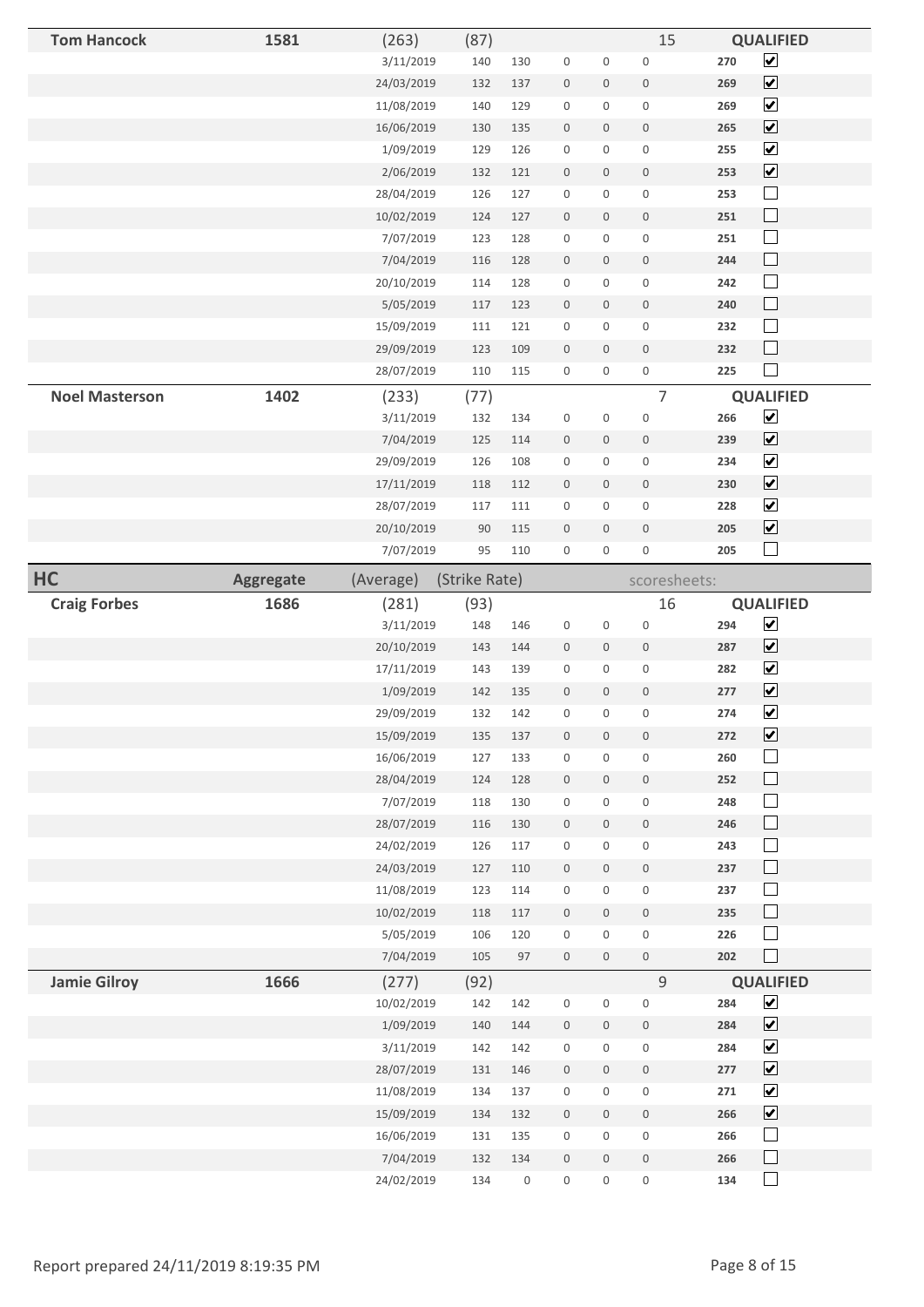| <b>GREG RAWLINSON</b> | 1630 | (271)              | (90)        |     |                     |                     | 12                  |     | <b>QUALIFIED</b>                         |
|-----------------------|------|--------------------|-------------|-----|---------------------|---------------------|---------------------|-----|------------------------------------------|
|                       |      | 7/07/2019          | 135         | 142 | $\mathbf 0$         | $\mathbf 0$         | $\mathsf 0$         | 277 | $\blacktriangledown$                     |
|                       |      | 24/02/2019         | 142         | 133 | $\boldsymbol{0}$    | $\mathbf 0$         | $\mathbf 0$         | 275 | $\blacktriangledown$                     |
|                       |      | 3/11/2019          | 135         | 140 | $\mathbf 0$         | $\mathsf{O}$        | $\boldsymbol{0}$    | 275 | $\blacktriangledown$                     |
|                       |      | 24/03/2019         | 131         | 142 | $\mathbf 0$         | $\mathbf 0$         | $\mathbf 0$         | 273 | $\blacktriangledown$                     |
|                       |      | 17/11/2019         | 127         | 141 | $\mathbf 0$         | $\mathsf{O}$        | $\mathbf 0$         | 268 | $\blacktriangledown$                     |
|                       |      | 28/07/2019         | 131         | 131 | $\mathbb O$         | $\mathsf{O}\xspace$ | $\mathbf 0$         | 262 | $\overline{\mathbf{v}}$                  |
|                       |      | 15/09/2019         | 133         | 128 | $\mathbf 0$         | $\mathbf 0$         | $\mathbf 0$         | 261 | $\Box$                                   |
|                       |      | 10/02/2019         | 133         | 126 | $\mathbf 0$         | $\mathsf{O}\xspace$ | $\mathbf 0$         | 259 | $\Box$                                   |
|                       |      | 28/04/2019         | 128         | 125 | $\mathbf 0$         | $\mathsf{O}\xspace$ | $\mathbf 0$         | 253 | $\Box$                                   |
|                       |      | 29/09/2019         | 144         | 103 | $\bf 0$             | $\mathbf 0$         | $\boldsymbol{0}$    | 247 | $\Box$                                   |
|                       |      | 16/06/2019         | 129         | 116 | $\mathbf 0$         | $\mathbf 0$         | $\mathbf 0$         | 245 | $\Box$                                   |
|                       |      | 7/04/2019          | 114         | 120 | $\mathbf 0$         | $\mathsf{O}\xspace$ | $\mathbf 0$         | 234 | $\Box$                                   |
| <b>Mathew Wilkin</b>  | 1549 | (258)              | (86)        |     |                     |                     | $\mathsf 9$         |     | <b>QUALIFIED</b>                         |
|                       |      | 3/11/2019          | 141         | 135 | $\mathbf 0$         | $\mathbf 0$         | $\mathbf 0$         | 276 | $\blacktriangledown$                     |
|                       |      | 28/07/2019         | 126         | 136 | $\bf 0$             | $\mathbf 0$         | $\boldsymbol{0}$    | 262 | $\overline{\mathbf{v}}$                  |
|                       |      | 7/07/2019          | 129         | 130 | $\boldsymbol{0}$    | 0                   | $\boldsymbol{0}$    | 259 | $\blacktriangledown$                     |
|                       |      | 11/08/2019         | 118         | 139 | $\bf 0$             | 0                   | $\mathbf 0$         | 257 | $\blacktriangledown$                     |
|                       |      | 20/10/2019         | 120         | 128 | $\mathbf 0$         | $\mathsf{O}\xspace$ | $\boldsymbol{0}$    | 248 | $\blacktriangledown$                     |
|                       |      | 2/06/2019          | 131         | 116 | $\mathbf 0$         | $\mathbf 0$         | $\boldsymbol{0}$    | 247 | $\overline{\mathbf{v}}$                  |
|                       |      | 16/06/2019         | 117         | 128 | $\mathbf 0$         | $\mathbf 0$         | $\mathbf 0$         | 245 | $\Box$                                   |
|                       |      | 7/04/2019          | 118         | 127 | $\mathbf 0$         | $\mathbf 0$         | $\mathbf 0$         | 245 | $\Box$                                   |
|                       |      | 10/02/2019         | 109         | 109 | $\mathbf 0$         | $\mathbf 0$         | $\mathbf 0$         | 218 | $\Box$                                   |
|                       |      |                    |             |     |                     |                     |                     |     |                                          |
| <b>Fenn Wells</b>     | 1539 | (256)<br>5/05/2019 | (85)<br>142 |     | $\mathbf 0$         | $\mathbf 0$         | 6<br>$\mathbf 0$    | 283 | <b>QUALIFIED</b><br>$\blacktriangledown$ |
|                       |      |                    |             | 141 |                     |                     |                     | 279 | $\overline{\mathbf{v}}$                  |
|                       |      | 28/04/2019         | 140         | 139 | $\mathbf 0$         | $\mathbf 0$         | $\boldsymbol{0}$    |     | $\blacktriangledown$                     |
|                       |      | 2/06/2019          | 137         | 137 | $\mathbb O$         | $\mathbf 0$         | $\mathbf 0$         | 274 | $\blacktriangledown$                     |
|                       |      | 28/07/2019         | 140         | 124 | $\bf 0$             | 0                   | $\mathbf 0$         | 264 | $\blacktriangledown$                     |
|                       |      | 7/07/2019          | 123         | 137 | $\mathbf 0$         | $\mathsf{O}\xspace$ | $\mathbf 0$         | 260 | $\blacktriangledown$                     |
|                       |      | 24/02/2019         | 139         | 40  | $\mathbf 0$         | $\mathbf 0$         | $\mathbf 0$         | 179 |                                          |
| <b>Luke Gilray</b>    | 1485 | (247)              | (82)        |     |                     |                     | $\overline{7}$      |     | <b>QUALIFIED</b>                         |
|                       |      | 17/11/2019         | 135         | 127 | $\mathbf 0$         | 0                   | $\boldsymbol{0}$    | 262 | $\blacktriangledown$                     |
|                       |      | 15/09/2019         | 131         | 121 | $\mathsf 0$         | $\mathsf{O}\xspace$ | $\mathsf{O}\xspace$ | 252 | $\blacktriangledown$                     |
|                       |      | 20/10/2019         | 120         | 130 | $\mathsf{O}\xspace$ | $\mathbf 0$         | $\mathsf{O}\xspace$ | 250 | $\blacktriangledown$                     |
|                       |      | 11/08/2019         | 120         | 128 | $\mathbf 0$         | $\mathsf{O}\xspace$ | $\mathbf 0$         | 248 | $\blacktriangledown$                     |
|                       |      | 28/07/2019         | 120         | 121 | $\mathbb O$         | $\mathbf 0$         | $\mathsf{O}\xspace$ | 241 | $\blacktriangledown$                     |
|                       |      | 7/07/2019          | 130         | 102 | $\mathsf{O}\xspace$ | $\mathsf{O}\xspace$ | $\mathbb O$         | 232 | $\blacktriangledown$                     |
|                       |      | 2/06/2019          | 109         | 118 | 0                   | 0                   | $\mathsf{O}\xspace$ | 227 | $\Box$                                   |
| <b>Stephen Bruce</b>  | 1484 | (247)              | (82)        |     |                     |                     | 14                  |     | <b>QUALIFIED</b>                         |
|                       |      | 17/11/2019         | $112\,$     | 138 | $\mathsf 0$         | $\mathsf{O}\xspace$ | $\mathbf 0$         | 250 | $\blacktriangledown$                     |
|                       |      | 1/09/2019          | 119         | 130 | $\mathsf{O}\xspace$ | $\mathsf{O}\xspace$ | $\mathsf{O}\xspace$ | 249 | $\blacktriangledown$                     |
|                       |      | 5/05/2019          | 117         | 132 | $\mathsf 0$         | $\mathsf{O}\xspace$ | $\mathbf 0$         | 249 | $\blacktriangledown$                     |
|                       |      | 7/04/2019          | 128         | 120 | $\boldsymbol{0}$    | $\mathsf{O}\xspace$ | $\boldsymbol{0}$    | 248 | $\blacktriangledown$                     |
|                       |      | 24/03/2019         | 129         | 118 | $\mathsf{O}\xspace$ | 0                   | $\mathsf{O}\xspace$ | 247 | $\blacktriangledown$                     |
|                       |      | 24/02/2019         | 116         | 125 | $\mathbb O$         | $\mathsf{O}\xspace$ | $\mathsf{O}\xspace$ | 241 | $\blacktriangledown$                     |
|                       |      | 15/09/2019         | 132         | 107 | $\mathbb O$         | $\mathbf 0$         | $\mathsf{O}\xspace$ | 239 | $\Box$                                   |
|                       |      | 28/04/2019         | $117\,$     | 116 | $\mathsf{O}\xspace$ | $\mathsf{O}\xspace$ | $\mathsf{O}\xspace$ | 233 | $\Box$                                   |
|                       |      | 29/09/2019         | 97          | 133 | $\mathsf{O}\xspace$ | 0                   | $\mathbf 0$         | 230 | $\Box$                                   |
|                       |      | 10/02/2019         | 97          | 128 | $\mathbb O$         | $\mathsf{O}\xspace$ | $\mathsf{O}\xspace$ | 225 | $\Box$                                   |
|                       |      | 28/07/2019         | 116         | 106 | $\mathsf 0$         | $\mathsf{O}\xspace$ | $\mathbf 0$         | 222 | $\Box$                                   |
|                       |      | 3/11/2019          | 110         | 97  | $\boldsymbol{0}$    | $\mathsf{O}\xspace$ | $\mathsf{O}\xspace$ | 207 | $\Box$                                   |
|                       |      | 16/06/2019         | 77          | 116 | $\mathsf 0$         | 0                   | $\mathsf 0$         | 193 | $\Box$                                   |
|                       |      | 2/06/2019          | 82          | 109 | $\mathbf 0$         | $\mathsf{O}\xspace$ | $\mathbf 0$         | 191 | $\Box$                                   |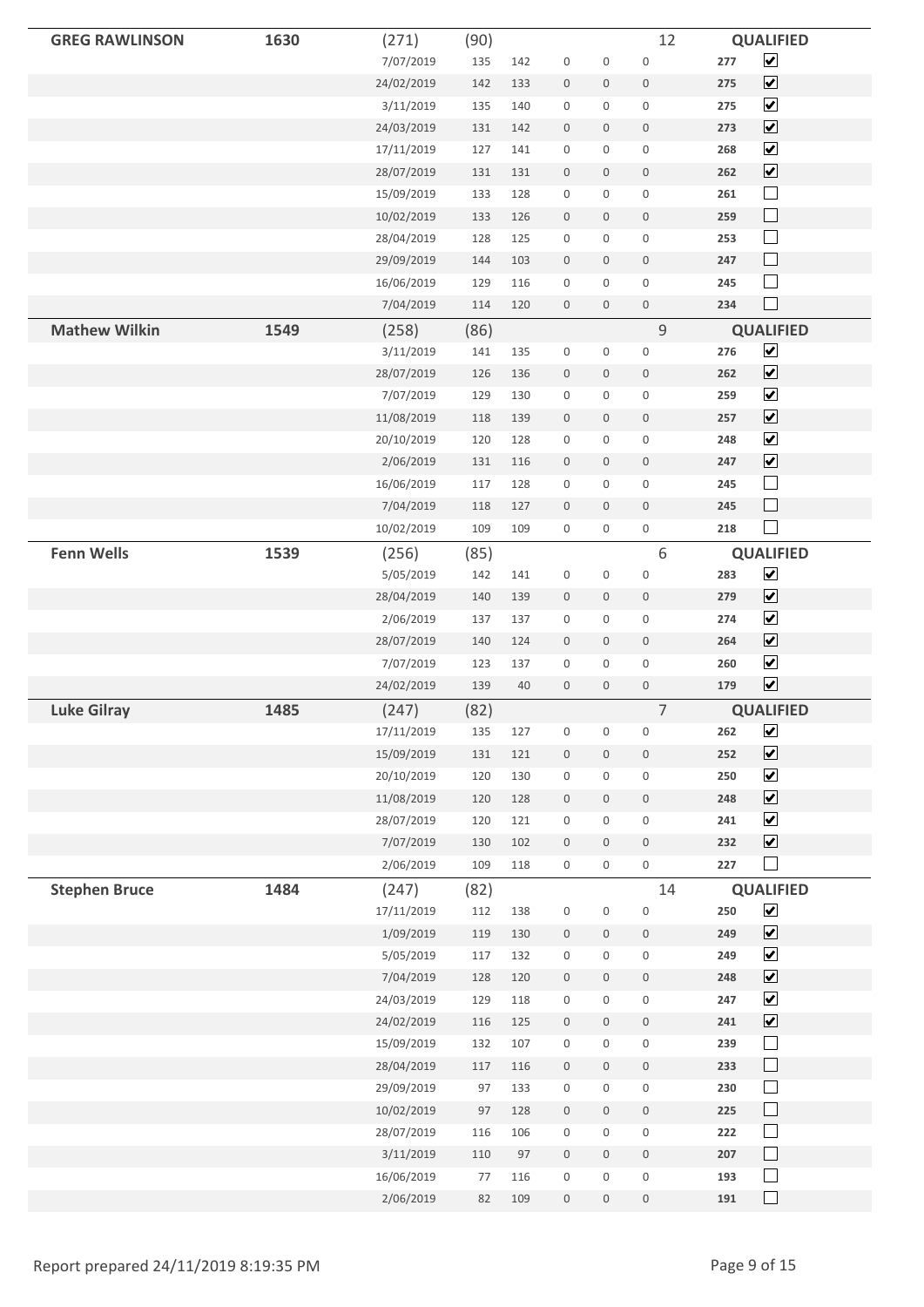| <b>Ryan Drosd</b>       | 1447 | (241)                    | (80)     |          |                                 |                          | 17                                 | <b>QUALIFIED</b>                    |  |
|-------------------------|------|--------------------------|----------|----------|---------------------------------|--------------------------|------------------------------------|-------------------------------------|--|
|                         |      | 3/11/2019                | 129      | 137      | $\boldsymbol{0}$                | $\mathsf{O}\xspace$      | $\mathbf 0$                        | $\boxed{\blacktriangledown}$<br>266 |  |
|                         |      | 17/11/2019               | 129      | 121      | $\boldsymbol{0}$                | 0                        | $\boldsymbol{0}$                   | $\overline{\mathbf{v}}$<br>250      |  |
|                         |      | 20/10/2019               | 115      | 129      | $\mathbf 0$                     | 0                        | $\mathbf 0$                        | $\overline{\mathbf{v}}$<br>244      |  |
|                         |      | 28/04/2019               | 122      | 107      | $\boldsymbol{0}$                | $\mathbf 0$              | $\mathbf 0$                        | $\boxed{\blacktriangledown}$<br>229 |  |
|                         |      | 28/07/2019               | 110      | 119      | $\boldsymbol{0}$                | 0                        | $\mathsf{O}\xspace$                | $\blacktriangledown$<br>229         |  |
|                         |      | 24/02/2019               | 113      | 116      | $\mathbb O$                     | 0                        | $\mathbf 0$                        | $\boxed{\blacktriangledown}$<br>229 |  |
|                         |      | 29/09/2019               | 108      | 120      | $\mathbf 0$                     | 0                        | $\mathbf 0$                        | $\Box$<br>228                       |  |
|                         |      | 5/05/2019                | 106      | 119      | $\bf 0$                         | 0                        | $\mathbf 0$                        | $\Box$<br>225                       |  |
|                         |      | 16/06/2019               | 111      | 114      | $\mathbf 0$                     | 0                        | $\mathbf 0$                        | $\Box$<br>225                       |  |
|                         |      | 24/03/2019               | 90       | 133      | $\boldsymbol{0}$                | 0                        | $\boldsymbol{0}$                   | $\Box$<br>223                       |  |
|                         |      | 7/07/2019                | 106      | 112      | $\mathbf 0$                     | 0                        | $\mathbf 0$                        | $\Box$<br>218                       |  |
|                         |      | 1/09/2019                | 112      | 105      | $\mathbf 0$                     | 0                        | $\mathbf 0$                        | $\Box$<br>217                       |  |
|                         |      | 15/09/2019               | 117      | 98       | $\mathbf 0$                     | 0                        | $\mathsf{O}\xspace$                | $\Box$<br>215                       |  |
|                         |      | 11/08/2019               | 104      | 110      | $\mathbf 0$                     | $\mathbf 0$              | $\mathbf 0$                        | $\Box$<br>214                       |  |
|                         |      | 2/06/2019                | 98       | 104      | $\mathbf 0$                     | 0                        | $\mathbf 0$                        | $\Box$<br>202                       |  |
|                         |      | 10/02/2019               | 110      | 90       | $\mathbf 0$                     | 0                        | $\mathbf 0$                        | $\Box$<br>200                       |  |
|                         |      | 7/04/2019                | 92       | 100      | $\boldsymbol{0}$                | 0                        | $\mathsf{O}\xspace$                | $\Box$<br>192                       |  |
| <b>Kendall O'Connor</b> | 1400 | (233)                    | (77)     |          |                                 |                          | 10                                 | <b>QUALIFIED</b>                    |  |
|                         |      | 2/06/2019                | 118      | 123      | $\mathbf 0$                     | $\mathsf 0$              | $\mathbf 0$                        | $\overline{\mathbf{v}}$<br>241      |  |
|                         |      | 10/02/2019               | 121      | 116      | $\boldsymbol{0}$                | 0                        | $\boldsymbol{0}$                   | $\blacktriangledown$<br>237         |  |
|                         |      | 11/08/2019               | 124      | 113      | $\mathbf 0$                     | 0                        | $\mathbf 0$                        | $\blacktriangledown$<br>237         |  |
|                         |      | 24/03/2019               | 123      | 109      | $\mathbf 0$                     | 0                        | $\mathbf 0$                        | $\blacktriangledown$<br>232         |  |
|                         |      | 7/07/2019                | 116      | 112      | $\mathbf 0$                     | 0                        | $\mathsf{O}\xspace$                | $\blacktriangledown$<br>228         |  |
|                         |      | 15/09/2019               | 125      | 100      | $\mathbf 0$                     | $\mathbf 0$              | $\mathbf 0$                        | $\boxed{\blacktriangledown}$<br>225 |  |
|                         |      | 28/07/2019               | 109      | 115      | $\mathbf 0$                     | 0                        | $\mathbf 0$                        | $\Box$<br>224                       |  |
|                         |      | 16/06/2019               | 116      | 106      | $\boldsymbol{0}$                | 0                        | $\mathbf 0$                        | $\Box$<br>222                       |  |
|                         |      | 20/10/2019               | 108      | 100      | $\mathbf 0$                     | 0                        | $\mathbf 0$                        | $\Box$<br>208                       |  |
|                         |      | 17/11/2019               | 126      | 136      |                                 | 0                        | $\mathbf 0$                        | $\Box$                              |  |
| <b>Paul Faux</b>        | 1328 | (221)                    | (73)     |          |                                 |                          | 10                                 | <b>QUALIFIED</b>                    |  |
|                         |      | 2/06/2019                | 124      | 114      | $\mathbf 0$                     | 0                        | $\mathbf 0$                        | $\overline{\mathbf{v}}$<br>238      |  |
|                         |      | 28/04/2019               | 111      | $117\,$  | $\mathsf{O}\xspace$             | 0                        | $\mathsf{O}\xspace$                | $\boxed{\blacktriangledown}$<br>228 |  |
|                         |      | 29/09/2019               | 119      | 109      | $\mathbf 0$                     | 0                        | $\mathbf 0$                        | $\blacktriangledown$<br>228         |  |
|                         |      | 20/10/2019               | 115      | 100      | $\mathsf{O}\xspace$             | $\mathsf{O}\xspace$      | $\mathbf 0$                        | $\boxed{\blacktriangledown}$<br>215 |  |
|                         |      | 24/03/2019               | 109      | 103      | $\mathbb O$                     | 0                        | $\mathsf{O}\xspace$                | $\blacktriangledown$<br>212         |  |
|                         |      | 1/09/2019                | 87       | 120      | $\mathbf 0$                     | $\boldsymbol{0}$         | $\mathsf{O}\xspace$                | $\blacktriangledown$<br>207         |  |
|                         |      | 16/06/2019               | 92       | 104      | $\mathbf 0$                     | $\mathbf 0$              | $\mathbf 0$                        | $\Box$<br>196<br>$\Box$             |  |
|                         |      | 11/08/2019               | 91<br>86 | 96<br>95 | $\mathbf 0$<br>$\mathbf 0$      | $\mathsf{O}\xspace$<br>0 | $\mathbf 0$<br>$\mathsf{O}\xspace$ | 187<br>$\Box$<br>181                |  |
|                         |      | 10/02/2019<br>15/09/2019 | 91       | 78       | $\mathbf 0$                     | $\mathsf{O}$             | $\mathsf{O}\xspace$                | $\Box$<br>169                       |  |
| <b>Nathan Morris</b>    | 1288 |                          | (71)     |          |                                 |                          | $\overline{7}$                     | <b>QUALIFIED</b>                    |  |
|                         |      | (214)<br>17/11/2019      | 109      | 126      | $\mathbf 0$                     | $\mathsf 0$              | $\mathbf 0$                        | $\blacktriangledown$<br>235         |  |
|                         |      | 7/07/2019                | 110      | 110      |                                 | $\mathbf 0$              | $\mathbf 0$                        | $\blacktriangledown$<br>220         |  |
|                         |      | 28/07/2019               | 105      | 110      | $\boldsymbol{0}$<br>$\mathbf 0$ | $\mathbf 0$              | $\mathsf{O}\xspace$                | $\blacktriangledown$<br>215         |  |
|                         |      | 29/09/2019               | 105      | 107      | $\mathbb O$                     | $\mathbf 0$              | $\mathsf{O}\xspace$                | $\blacktriangledown$<br>212         |  |
|                         |      | 2/06/2019                | 106      | 105      | $\mathbf 0$                     | 0                        | $\mathbf 0$                        | $\blacktriangledown$<br>211         |  |
|                         |      | 24/03/2019               | 84       | 111      | $\mathbf 0$                     | $\mathsf{O}\xspace$      | $\mathsf{O}\xspace$                | $\overline{\mathbf{v}}$<br>195      |  |
|                         |      | 7/04/2019                | 93       | 92       | $\mathsf{O}\xspace$             | 0                        | $\mathsf{O}\xspace$                | $\Box$<br>185                       |  |
| <b>Arron Gilfillan</b>  | 1256 | (251)                    | (83)     |          |                                 |                          | 5                                  | <b>NOT yet qualified</b>            |  |
|                         |      | 16/06/2019               | 122      | 142      | $\mathbf 0$                     | $\mathsf{O}\xspace$      | $\mathbf 0$                        | $\blacktriangledown$<br>264         |  |
|                         |      | 28/07/2019               | 128      | 133      | $\mathbb O$                     | $\mathbf 0$              | $\mathsf{O}$                       | $\overline{\mathbf{v}}$<br>261      |  |
|                         |      | 5/05/2019                | 119      | 135      | $\mathbf 0$                     | $\mathbf 0$              | $\mathbf 0$                        | $\blacktriangledown$<br>254         |  |
|                         |      | 7/04/2019                | 129      | 118      | $\mathbf 0$                     | $\mathbf 0$              | $\mathbf 0$                        | $\overline{\mathbf{v}}$<br>247      |  |
|                         |      | 15/09/2019               | 119      | 111      | $\mathbf 0$                     | 0                        | $\mathsf{O}\xspace$                | $\blacktriangledown$<br>230         |  |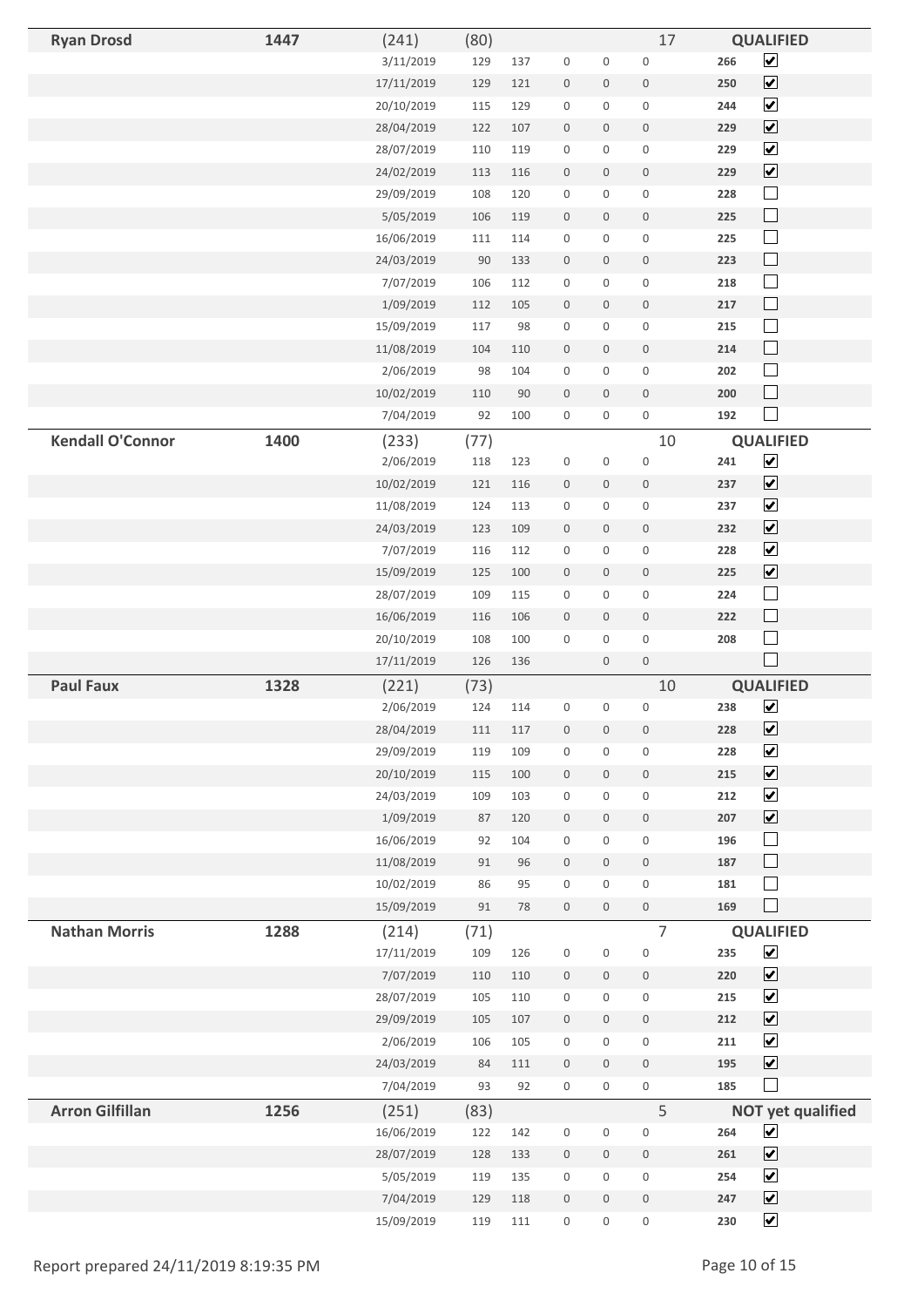| <b>Glen Rose</b>      | 222              | (222)<br>5/05/2019      | (74)<br>$\mathsf{O}\xspace$ | 121                 | 101                                        | $\mathsf{O}\xspace$                | $1\,$<br>$\boldsymbol{0}$          | <b>NOT yet qualified</b><br>$\overline{\mathbf{v}}$<br>222 |
|-----------------------|------------------|-------------------------|-----------------------------|---------------------|--------------------------------------------|------------------------------------|------------------------------------|------------------------------------------------------------|
| <b>Matt Edwards</b>   | 219              | (219)                   | (73)                        |                     |                                            |                                    | $\mathbf{1}$                       | <b>NOT yet qualified</b>                                   |
|                       |                  | 28/07/2019              | 102                         | 117                 | $\mathbf 0$                                | $\mathbf 0$                        | $\boldsymbol{0}$                   | $\blacktriangledown$<br>219                                |
| <b>Peter Daniel</b>   | 188              | (94)<br>7/04/2019       | (62)<br>99                  | $\boldsymbol{0}$    | $\mathbf 0$                                | $\mathbf 0$                        | $\overline{2}$<br>$\mathbf 0$      | <b>NOT yet qualified</b><br>$\blacktriangledown$<br>99     |
|                       |                  | 10/02/2019              | 89                          | $\boldsymbol{0}$    | $\boldsymbol{0}$                           | $\mathbf 0$                        | $\mathbf 0$                        | $\blacktriangledown$<br>89                                 |
| <b>Jaxson King</b>    | 159              | (159)                   | (53)                        |                     |                                            |                                    | $\mathbf{1}$                       | <b>NOT yet qualified</b>                                   |
|                       |                  | 20/10/2019              | 83                          | 76                  | $\mathsf{O}\xspace$                        | $\mathsf{O}\xspace$                | $\mathbf 0$                        | $\overline{\mathbf{v}}$<br>159                             |
| <b>Owen Martin</b>    | 159              | (159)                   | (53)                        |                     |                                            |                                    | $\mathbf{1}$                       | <b>NOT yet qualified</b>                                   |
|                       |                  | 10/02/2019              | 75                          | 84                  | $\mathbf 0$                                | $\mathbf 0$                        | $\mathbf 0$                        | $\blacktriangledown$<br>159                                |
| <b>Rodney Mills</b>   | 156              | (156)                   | (52)                        |                     |                                            |                                    | $\mathbf{1}$                       | <b>NOT yet qualified</b>                                   |
|                       |                  | 10/02/2019              | 80                          | 76                  | $\mathsf{O}\xspace$                        | $\mathsf{O}\xspace$                | $\mathbf 0$                        | $\overline{\mathbf{v}}$<br>156                             |
| <b>Carl Eves</b>      | 153              | (153)                   | (51)                        |                     |                                            |                                    | $\mathbf{1}$                       | <b>NOT yet qualified</b>                                   |
|                       |                  | 15/09/2019              | 82                          | 71                  | $\mathbf 0$                                | $\mathbf 0$                        | $\mathbf 0$                        | $\blacktriangledown$<br>153                                |
| <b>Kodie Eves</b>     | 117              | (117)                   | (39)                        |                     |                                            |                                    | $\mathbf{1}$                       | <b>NOT yet qualified</b>                                   |
|                       |                  | 15/09/2019              | 51                          | 66                  | $\mathsf 0$                                | 0                                  | $\mathbf 0$                        | $\overline{\mathbf{v}}$<br>117                             |
| <b>Jeffrey Farrow</b> | 61               | (61)                    | (40)                        |                     |                                            |                                    | $\mathbf{1}$                       | <b>NOT yet qualified</b>                                   |
|                       |                  | 10/02/2019              | 61                          | $\mathsf 0$         | $\mathsf 0$                                | $\boldsymbol{0}$                   | $\mathbf 0$                        | $\blacktriangledown$<br>61                                 |
| <b>FHC</b>            | <b>Aggregate</b> | (Average)               | (Strike Rate)               |                     |                                            |                                    | scoresheets:                       |                                                            |
| <b>Sarah Keene</b>    | 1680             | (280)                   | (93)                        |                     |                                            |                                    | 12                                 | <b>QUALIFIED</b>                                           |
|                       |                  | 24/02/2019              | 144                         | 148                 | $\mathbf 0$                                | $\boldsymbol{0}$                   | $\mathbf 0$                        | $\blacktriangledown$<br>292                                |
|                       |                  | 20/10/2019              | 150                         | 139                 | $\mathbf 0$                                | $\mathbf 0$                        | $\mathbf 0$                        | $\blacktriangledown$<br>289                                |
|                       |                  | 24/03/2019              | 146                         | 141                 | 0                                          | $\mathbf 0$                        | $\mathbf 0$                        | $\blacktriangledown$<br>287                                |
|                       |                  | 7/07/2019               | 133                         | 140                 | $\mathsf{O}\xspace$                        | $\mathbf 0$                        | $\mathbf 0$                        | $\blacktriangledown$<br>273                                |
|                       |                  | 5/05/2019               | 134                         | 136                 | $\mathbf 0$                                | $\boldsymbol{0}$                   | $\mathbf 0$                        | $\blacktriangledown$<br>270                                |
|                       |                  | 15/09/2019              | 137                         | 132                 | $\mathbf 0$                                | $\mathbf 0$                        | $\mathsf{O}\xspace$                | $\blacktriangledown$<br>269                                |
|                       |                  | 16/06/2019              | 132                         | 134                 | $\mathbf 0$                                | $\mathsf{O}\xspace$                | $\mathsf{O}\xspace$                | $\Box$<br>266                                              |
|                       |                  | 10/02/2019              | 122                         | 144                 | $\mathbf 0$                                | $\mathbf 0$                        | $\mathbf 0$                        | $\Box$<br>266                                              |
|                       |                  | 11/08/2019              | 126                         | 136                 | $\boldsymbol{0}$                           | $\boldsymbol{0}$                   | $\boldsymbol{0}$                   | $\Box$<br>262                                              |
|                       |                  | 7/04/2019               | 142                         | 119                 | $\mathbf 0$                                | $\mathsf{O}\xspace$                | $\mathbf 0$                        | 261                                                        |
|                       |                  | 28/07/2019              | 120                         | 132                 | $\mathsf{O}\xspace$                        | 0                                  | $\mathsf{O}\xspace$                | $\Box$<br>252                                              |
|                       |                  | 3/11/2019               | 135                         | $\mathsf{O}\xspace$ | $\mathsf{O}\xspace$                        | $\mathsf{O}\xspace$                | $\mathsf{O}\xspace$                | $\Box$<br>135                                              |
| <b>Anika Drosd</b>    | 1672             | (278)                   | (92)                        |                     |                                            |                                    | 17                                 | <b>QUALIFIED</b>                                           |
|                       |                  | 7/07/2019               | 144                         | 144                 | $\mathsf{O}\xspace$                        | $\mathsf{O}\xspace$                | $\mathbf 0$                        | $\blacktriangledown$<br>288<br>$\blacktriangledown$        |
|                       |                  | 3/11/2019<br>17/11/2019 | 137<br>135                  | 144<br>143          | $\mathsf{O}\xspace$<br>$\mathsf{O}\xspace$ | $\mathsf{O}\xspace$<br>$\mathbf 0$ | $\mathbf 0$<br>$\mathsf{O}\xspace$ | 281<br>$\blacktriangledown$<br>278                         |
|                       |                  | 28/04/2019              | 136                         | 142                 | $\mathsf{O}\xspace$                        | $\mathsf{O}\xspace$                | $\mathsf{O}\xspace$                | $\blacktriangledown$<br>278                                |
|                       |                  | 1/09/2019               | 140                         | 135                 | $\mathsf{O}\xspace$                        | $\mathbf 0$                        | $\mathbf 0$                        | $\blacktriangledown$<br>275                                |
|                       |                  | 24/02/2019              | 139                         | 133                 | $\boldsymbol{0}$                           | $\mathbf 0$                        | $\boldsymbol{0}$                   | $\blacktriangledown$<br>272                                |
|                       |                  | 20/10/2019              | 139                         | 131                 | $\mathsf 0$                                | $\mathsf{O}\xspace$                | $\mathbf 0$                        | $\Box$<br>270                                              |
|                       |                  | 29/09/2019              | 137                         | 132                 | $\boldsymbol{0}$                           | $\mathbf 0$                        | $\boldsymbol{0}$                   | $\Box$<br>269                                              |
|                       |                  | 28/07/2019              | 135                         | 122                 | $\mathsf{O}\xspace$                        | $\mathbf 0$                        | $\mathsf{O}\xspace$                | $\Box$<br>257                                              |
|                       |                  | 5/05/2019               | 123                         | 134                 | $\mathsf{O}\xspace$                        | $\mathbf 0$                        | $\mathbb O$                        | $\Box$<br>257                                              |
|                       |                  | 15/09/2019              | 132                         | 118                 | $\mathsf{O}\xspace$                        | $\mathsf{O}\xspace$                | $\mathsf{O}\xspace$                | $\Box$<br>250                                              |
|                       |                  | 11/08/2019              | 121                         | 122                 | $\mathsf{O}\xspace$                        | $\mathbf 0$                        | $\mathsf{O}\xspace$                | $\Box$<br>243                                              |
|                       |                  | 16/06/2019              | 119                         | 124                 | $\mathbf 0$                                | $\mathsf{O}\xspace$                | $\mathbf 0$                        | $\Box$<br>243                                              |
|                       |                  | 7/04/2019               | 113                         | 118                 | $\boldsymbol{0}$                           | $\mathbf 0$                        | $\boldsymbol{0}$                   | $\Box$<br>231                                              |
|                       |                  | 2/06/2019               | 121                         | 108                 | $\mathsf{O}\xspace$                        | $\mathsf{O}\xspace$                | $\mathsf{O}\xspace$                | $\Box$<br>229                                              |
|                       |                  | 10/02/2019              | 110                         | 118                 | $\mathsf 0$                                | $\mathbf 0$                        | $\mathsf{O}\xspace$                | $\Box$<br>228                                              |
|                       |                  | 24/03/2019              | 102                         | 125                 | $\mathsf 0$                                | $\mathsf{O}\xspace$                | $\mathsf 0$                        | $\Box$<br>227                                              |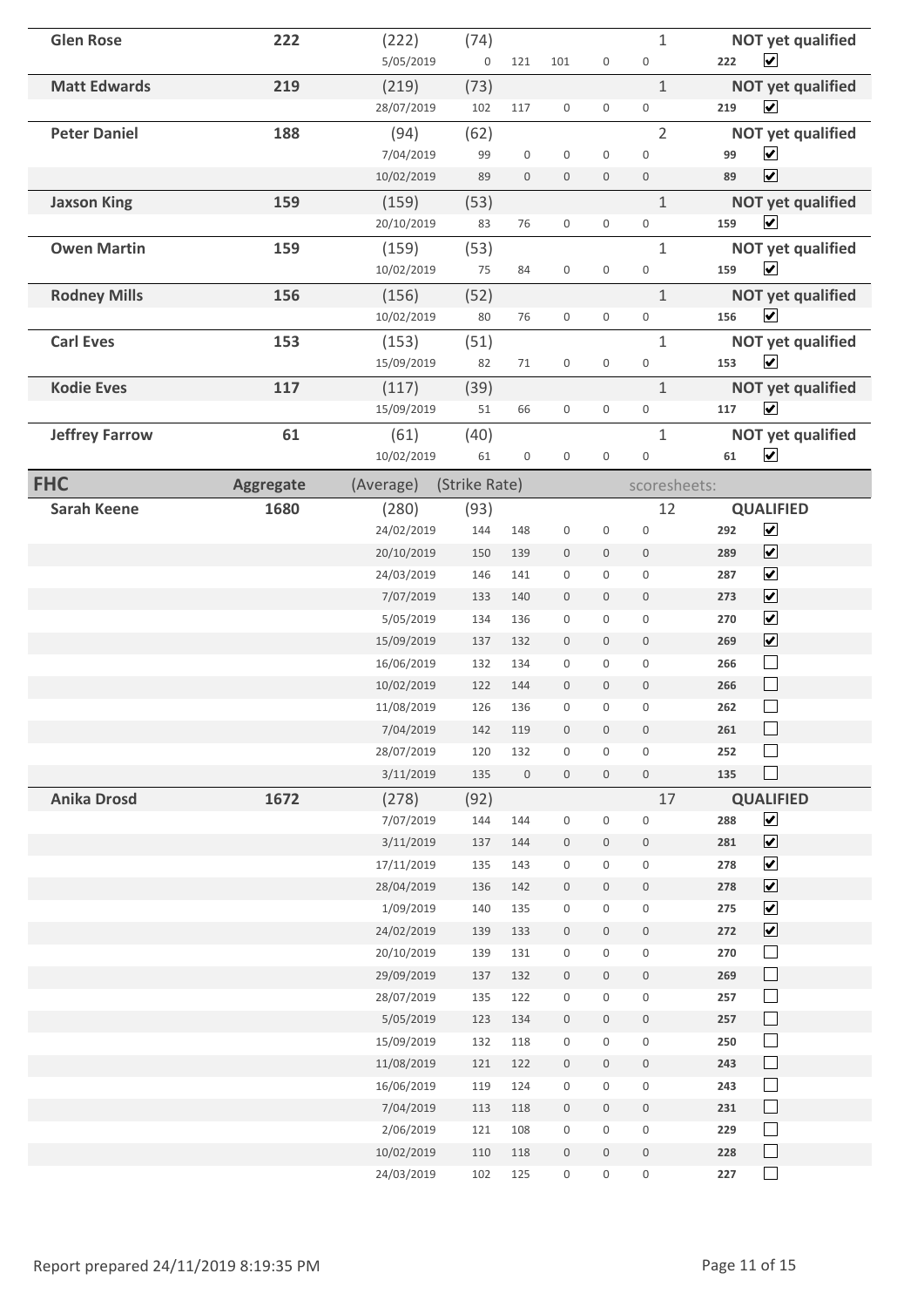| <b>Donna Gilroy</b>       | 1614      | (269)                   | (89)          |                     |                                    |                                            | 13                         |            | <b>QUALIFIED</b>                             |
|---------------------------|-----------|-------------------------|---------------|---------------------|------------------------------------|--------------------------------------------|----------------------------|------------|----------------------------------------------|
|                           |           | 28/04/2019              | 144           | 137                 | $\boldsymbol{0}$                   | $\mathsf 0$                                | $\mathsf 0$                | 281        | $\blacktriangledown$                         |
|                           |           | 24/02/2019              | 142           | 134                 | $\boldsymbol{0}$                   | $\mathsf{O}\xspace$                        | $\boldsymbol{0}$           | 276        | $\blacktriangledown$                         |
|                           |           | 7/04/2019               | 134           | 139                 | $\boldsymbol{0}$                   | 0                                          | $\boldsymbol{0}$           | 273        | $\blacktriangledown$                         |
|                           |           | 1/09/2019               | 139           | 124                 | $\boldsymbol{0}$                   | $\mathbf 0$                                | $\mathbf 0$                | 263        | $\blacktriangledown$                         |
|                           |           | 2/06/2019               | 134           | 129                 | $\mathsf{O}\xspace$                | 0                                          | $\boldsymbol{0}$           | 263        | $\blacktriangledown$                         |
|                           |           | 10/02/2019              | 126           | 132                 | $\boldsymbol{0}$                   | $\mathsf{O}\xspace$                        | $\mathbf 0$                | 258        | $\blacktriangledown$                         |
|                           |           | 3/11/2019               | 136           | 121                 | $\mathsf 0$                        | $\mathsf 0$                                | $\mathbf 0$                | 257        | $\Box$                                       |
|                           |           | 20/10/2019              | 134           | 122                 | $\boldsymbol{0}$                   | $\boldsymbol{0}$                           | $\boldsymbol{0}$           | 256        | $\Box$                                       |
|                           |           | 15/09/2019              | 130           | 125                 | $\mathbf 0$                        | $\mathsf{O}\xspace$                        | $\mathbf 0$                | 255        | $\Box$                                       |
|                           |           | 11/08/2019              | 133           | 117                 | $\boldsymbol{0}$                   | $\boldsymbol{0}$                           | $\boldsymbol{0}$           | 250        | $\Box$                                       |
|                           |           | 7/07/2019               | 117           | 124                 | $\mathbf 0$                        | $\mathsf{O}\xspace$                        | $\mathbf 0$                | 241        | $\Box$                                       |
|                           |           | 28/07/2019              | 120           | 118                 | $\boldsymbol{0}$                   | $\mathsf{O}\xspace$                        | $\mathbf 0$                | 238        | $\Box$                                       |
|                           |           | 17/11/2019              | 107           | 110                 | $\mathsf{O}\xspace$                | $\mathsf{O}\xspace$                        | $\mathsf 0$                | 217        | $\Box$                                       |
| <b>Yolandie Goodyear</b>  | 671       | (111)                   | (74)          |                     |                                    |                                            | 9                          |            | <b>QUALIFIED</b>                             |
|                           |           | 28/04/2019              | 116           | 0                   | $\mathsf{O}\xspace$                | $\mathsf{O}\xspace$                        | $\mathsf 0$                | 116        | $\overline{\mathbf{v}}$                      |
|                           |           | 20/10/2019              | 113           | $\mathsf{O}\xspace$ | $\boldsymbol{0}$                   | $\mathsf{O}\xspace$                        | $\mathbf 0$                | 113        | $\blacktriangleright$                        |
|                           |           | 7/07/2019               | 112           | $\mathsf{O}\xspace$ | $\mathsf 0$                        | $\mathsf 0$                                | $\mathbf 0$                | 112        | $\blacktriangledown$                         |
|                           |           | 17/11/2019              | 110           | $\boldsymbol{0}$    | $\boldsymbol{0}$                   | $\mathsf{O}\xspace$                        | $\boldsymbol{0}$           | 110        | $\blacktriangledown$                         |
|                           |           | 5/05/2019               | 110           | 0                   | $\mathsf 0$                        | $\mathsf{O}\xspace$                        | $\boldsymbol{0}$           | 110        | $\blacktriangledown$                         |
|                           |           | 24/02/2019              | 110           | 0                   | $\boldsymbol{0}$                   | $\boldsymbol{0}$                           | $\boldsymbol{0}$           | 110        | $\blacktriangledown$                         |
|                           |           | 10/02/2019              | 103           | $\mathsf{O}\xspace$ | $\mathsf 0$                        | 0                                          | $\mathbf 0$                | 103        | $\Box$                                       |
|                           |           | 29/09/2019              | 99            | $\mathsf{O}\xspace$ | $\boldsymbol{0}$                   | $\mathsf{O}\xspace$                        | $\mathbf 0$                | 99         | $\Box$                                       |
|                           |           | 15/09/2019              | 96            | $\mathsf{O}\xspace$ | $\mathsf{O}\xspace$                | $\mathsf{O}\xspace$                        | $\mathsf 0$                | 96         | $\Box$                                       |
| <b>Tania Harris</b>       | 495       | (247)                   | (82)          |                     |                                    |                                            | $\overline{2}$             |            | <b>NOT yet qualified</b>                     |
|                           |           | 28/07/2019              | 119           | 130                 | $\mathsf 0$                        | $\mathsf{O}\xspace$                        | $\mathsf 0$                | 249        | $\blacktriangledown$                         |
|                           |           | 7/04/2019               | 131           | 115                 | $\mathsf{O}\xspace$                | $\mathsf{O}\xspace$                        | $\mathbf 0$                | 246        | $\overline{\mathbf{v}}$                      |
| <b>Brooke May</b>         | 450       | (225)                   | (75)          |                     |                                    |                                            | $\overline{2}$             |            | <b>NOT yet qualified</b>                     |
|                           |           | 15/09/2019              | 110           | 121                 | $\mathbf 0$                        | $\mathsf 0$                                | $\mathbf 0$                | 231        | $\blacktriangledown$                         |
|                           |           | 20/10/2019              | 104           | 115                 | $\mathbf 0$                        | $\mathsf{O}\xspace$                        | $\mathbf 0$                | 219        | $\blacktriangledown$                         |
| <b>Charlotte Saunders</b> | 102       | (102)                   | (68)          |                     |                                    |                                            | $\mathbf{1}$               |            | <b>NOT yet qualified</b>                     |
|                           |           | 10/02/2019              | 102           | $\mathsf 0$         | $\mathbf 0$                        | $\mathbf 0$                                | $\mathbf 0$                | 102        | $\blacktriangledown$                         |
| <b>MBR</b>                |           |                         |               |                     |                                    |                                            |                            |            |                                              |
|                           |           |                         |               |                     |                                    |                                            |                            |            |                                              |
|                           | Aggregate | (Average)               | (Strike Rate) |                     |                                    |                                            | scoresheets:               |            |                                              |
| <b>Micheal McRae</b>      | 1569      | (261)                   | (87)          |                     |                                    |                                            | 9                          |            | <b>QUALIFIED</b>                             |
|                           |           | 7/07/2019               | 135           | 136                 | $\mathbf 0$                        | $\mathsf 0$                                | $\mathbf 0$                | 271        | $\blacktriangledown$                         |
|                           |           | 16/06/2019              | 134           | 137                 | $\mathsf 0$                        | $\boldsymbol{0}$                           | $\mathsf{O}\xspace$        | 271        | $\blacktriangledown$                         |
|                           |           | 5/05/2019               | 126           | 140                 | $\mathsf 0$                        | $\mathsf{O}\xspace$                        | $\mathsf 0$                | 266        | $\blacktriangledown$                         |
|                           |           | 11/08/2019              | 130           | 128                 | $\mathsf{O}\xspace$                | $\boldsymbol{0}$                           | $\boldsymbol{0}$           | 258        | $\blacktriangledown$                         |
|                           |           | 28/04/2019              | 127           | 128                 | $\mathbf 0$                        | $\mathsf{O}\xspace$                        | $\mathsf{O}\xspace$        | 255        | $\blacktriangledown$                         |
|                           |           | 2/06/2019               | 124           | 124                 | $\mathsf 0$                        | $\mathsf{O}\xspace$                        | $\mathbf 0$                | 248        | $\blacktriangledown$                         |
|                           |           | 15/09/2019              | 127           | 109                 | $\mathsf 0$                        | 0                                          | $\mathsf 0$                | 236        | $\Box$                                       |
|                           |           | 10/02/2019              | 121           | 112                 | $\mathsf{O}\xspace$                | $\mathsf{O}\xspace$                        | $\mathbf 0$                | 233        | $\Box$                                       |
|                           |           | 29/09/2019              | 88            | 131                 | $\mathsf 0$                        | $\mathsf 0$                                | $\mathsf 0$                | 219        | $\Box$                                       |
| <b>James Cooze</b>        | 1460      | (243)                   | (81)          |                     |                                    |                                            | 6                          |            | <b>QUALIFIED</b>                             |
|                           |           | 20/10/2019              | 131           | 137                 | $\mathsf 0$                        | $\mathsf 0$                                | $\mathbf 0$                | 268        | $\blacktriangledown$                         |
|                           |           | 1/09/2019               | 136           | 126                 | $\mathsf{O}\xspace$                | $\mathsf{O}\xspace$                        | $\mathsf{O}\xspace$        | 262        | $\blacktriangledown$                         |
|                           |           | 7/07/2019               | 113           | 130                 | $\mathsf{O}\xspace$                | $\mathsf{O}\xspace$                        | $\mathbf 0$                | 243        | $\blacktriangledown$                         |
|                           |           | 10/02/2019              | 119           | 124                 | $\mathsf{O}\xspace$                | $\boldsymbol{0}$                           | $\mathsf{O}\xspace$        | 243        | $\blacktriangledown$                         |
|                           |           | 16/06/2019<br>7/04/2019 | 118<br>107    | 117<br>102          | $\mathbf 0$<br>$\mathsf{O}\xspace$ | $\mathsf{O}\xspace$<br>$\mathsf{O}\xspace$ | $\mathbf 0$<br>$\mathbf 0$ | 235<br>209 | $\blacktriangledown$<br>$\blacktriangledown$ |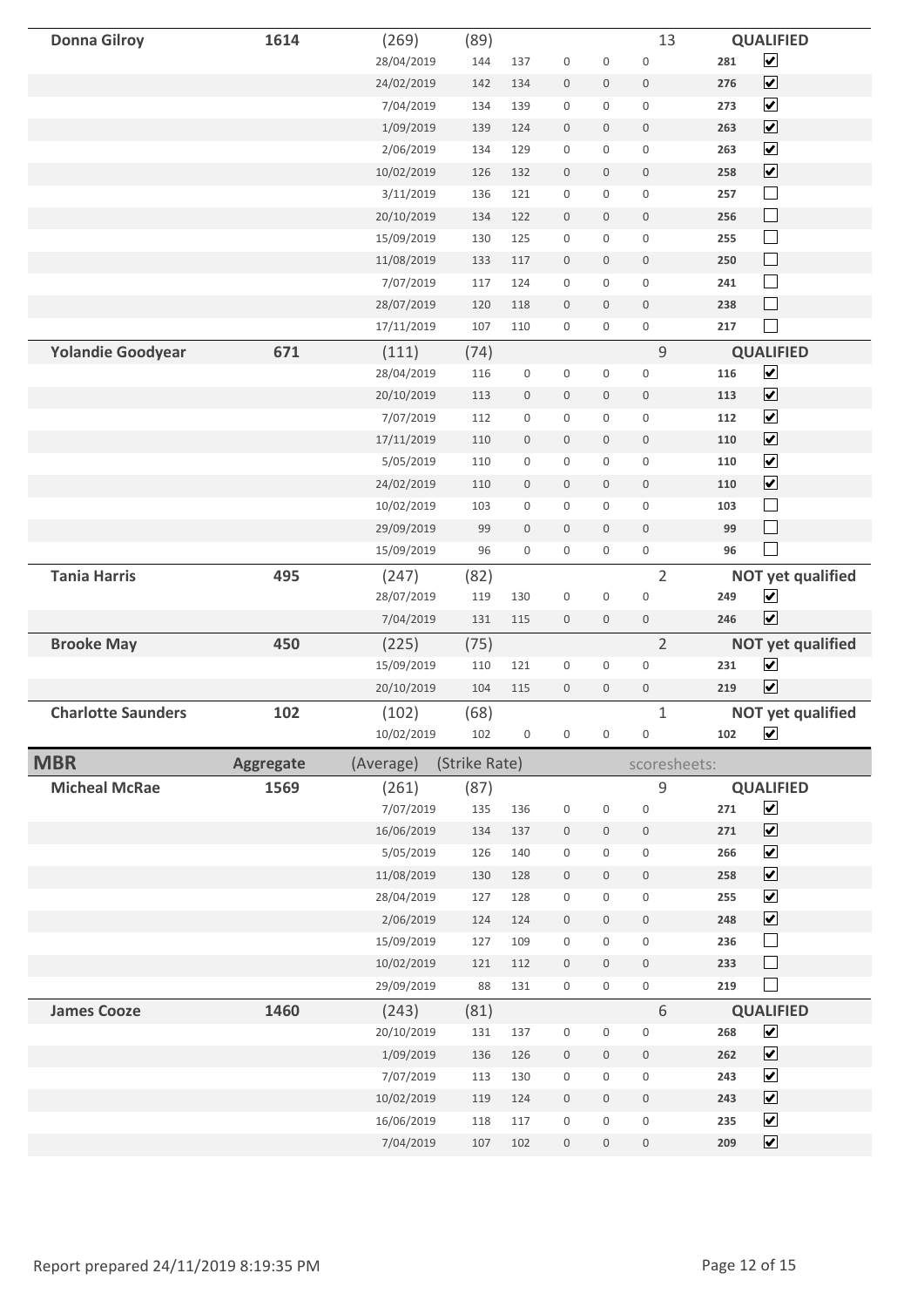| <b>Eric Kruger</b>     | 726              | (121)                    | (80)          |                     |                                 |                          | 10                             |                  | <b>QUALIFIED</b>                                |  |
|------------------------|------------------|--------------------------|---------------|---------------------|---------------------------------|--------------------------|--------------------------------|------------------|-------------------------------------------------|--|
|                        |                  | 28/04/2019               | 130           | 0                   | $\mathsf 0$                     | $\mathsf{O}\xspace$      | $\mathbf 0$                    | 130              | $\overline{\mathbf{v}}$                         |  |
|                        |                  | 5/05/2019                | 125           | 0                   | $\boldsymbol{0}$                | 0                        | $\boldsymbol{0}$               | 125              | $\boxed{\blacktriangledown}$                    |  |
|                        |                  | 7/07/2019                | 123           | 0                   | $\mathsf 0$                     | 0                        | $\mathsf 0$                    | 123              | $\overline{\mathbf{v}}$                         |  |
|                        |                  | 17/11/2019               | 118           | $\mathsf{O}$        | $\mathbf 0$                     | 0                        | $\boldsymbol{0}$               | 118              | $\boxed{\blacktriangledown}$                    |  |
|                        |                  | 20/10/2019               | 115           | 0                   | 0                               | 0                        | 0                              | 115              | $\overline{\mathbf{v}}$                         |  |
|                        |                  | 16/06/2019               | 115           | $\mathsf{O}\xspace$ | $\boldsymbol{0}$                | $\mathbf 0$              | $\boldsymbol{0}$               | 115              | $\boxed{\blacktriangledown}$                    |  |
|                        |                  | 29/09/2019               | 102           | 0                   | $\mathsf 0$                     | 0                        | $\mathsf 0$                    | 102              | $\Box$                                          |  |
|                        |                  | 15/09/2019               | 96            | $\mathsf{O}\xspace$ | $\boldsymbol{0}$                | $\mathsf{O}\xspace$      | $\boldsymbol{0}$               | 96               | $\Box$                                          |  |
|                        |                  | 24/02/2019               | 95            | 0                   | $\mathsf 0$                     | 0                        | $\mathsf 0$                    | 95               | $\Box$                                          |  |
|                        |                  | 10/02/2019               | 79            | $\mathsf{O}\xspace$ | $\boldsymbol{0}$                | 0                        | $\mathsf{O}\xspace$            | 79               | $\Box$                                          |  |
| <b>SCOTT DAVIS</b>     | 464              | (232)                    | (77)          |                     |                                 |                          | $\overline{2}$                 |                  | <b>NOT yet qualified</b>                        |  |
|                        |                  | 16/06/2019               | 119           | 114                 | $\mathsf{O}\xspace$             | $\mathsf 0$              | $\mathsf 0$                    | 233              | $\overline{\mathbf{v}}$                         |  |
|                        |                  | 7/04/2019                | 120           | 111                 | $\mathbf 0$                     | $\mathsf{O}\xspace$      | $\boldsymbol{0}$               | 231              | $\boxed{\blacktriangledown}$                    |  |
| <b>FBR</b>             | <b>Aggregate</b> | (Average)                | (Strike Rate) |                     |                                 |                          | scoresheets:                   |                  |                                                 |  |
| <b>Julie Evans</b>     | 216              | (216)                    | (72)          |                     |                                 |                          | $\mathbf 1$                    |                  | <b>NOT yet qualified</b>                        |  |
|                        |                  | 15/09/2019               | 108           | 108                 | $\mathbf 0$                     | $\mathsf 0$              | $\mathsf{O}\xspace$            | 216              | $\blacktriangledown$                            |  |
| <b>FBO</b>             | <b>Aggregate</b> | (Average)                | (Strike Rate) |                     |                                 |                          | scoresheets:                   |                  |                                                 |  |
| <b>Julie Evans</b>     | 1459             | (243)                    | (81)          |                     |                                 |                          | 10                             | <b>QUALIFIED</b> |                                                 |  |
|                        |                  | 24/02/2019               | 125           | 135                 | $\boldsymbol{0}$                | $\mathsf{O}\xspace$      | $\mathbf 0$                    | 260              | $\blacktriangledown$                            |  |
|                        |                  | 5/05/2019                | 124           | 131                 | $\boldsymbol{0}$                | 0                        | $\boldsymbol{0}$               | 255              | $\blacktriangledown$                            |  |
|                        |                  | 10/02/2019               | 128           | 117                 | $\mathsf{O}\xspace$             | 0                        | $\mathsf{O}\xspace$            | 245              | $\overline{\mathbf{v}}$                         |  |
|                        |                  | 3/11/2019                | 117           | 122                 | $\mathbf 0$                     | $\mathbf 0$              | $\boldsymbol{0}$               | 239              | $\boxed{\blacktriangledown}$                    |  |
|                        |                  | 28/07/2019               | 125           | 107                 | $\mathsf 0$                     | 0                        | $\mathsf 0$                    | 232              | $\overline{\mathbf{v}}$                         |  |
|                        |                  | 20/10/2019               | 112           | 116                 | $\boldsymbol{0}$                | $\boldsymbol{0}$         | $\boldsymbol{0}$               | 228              | $\boxed{\blacktriangledown}$                    |  |
|                        |                  | 29/09/2019               | 102           | 119                 | $\mathsf 0$                     | 0                        | $\mathbf 0$                    | 221              | $\Box$                                          |  |
|                        |                  |                          |               |                     |                                 |                          |                                |                  |                                                 |  |
|                        |                  |                          | 95            | 119                 | $\boldsymbol{0}$                | 0                        | $\boldsymbol{0}$               | 214              |                                                 |  |
|                        |                  | 16/06/2019               | 97            | 116                 | $\boldsymbol{0}$                | $\mathsf{O}\xspace$      | $\mathsf{O}\xspace$            | 213              | $\Box$                                          |  |
|                        |                  | 2/06/2019<br>7/07/2019   | 103           | 87                  | $\boldsymbol{0}$                | 0                        | $\boldsymbol{0}$               | 190              | $\Box$<br>$\Box$                                |  |
|                        |                  |                          |               |                     |                                 |                          |                                |                  |                                                 |  |
| <b>MBO</b>             | <b>Aggregate</b> | (Average)                | (Strike Rate) |                     |                                 |                          | scoresheets:                   |                  |                                                 |  |
| <b>Josh Radoll</b>     | 1701             | (283)                    | (94)          |                     |                                 |                          | 6                              |                  | <b>QUALIFIED</b>                                |  |
|                        |                  | 24/02/2019               | 146           | 148                 | $\mathsf 0$                     | $\mathsf 0$              | $\boldsymbol{0}$               | 294              | $\blacktriangledown$                            |  |
|                        |                  | 16/06/2019               | 138           | 146                 | $\boldsymbol{0}$                | 0                        | $\mathsf{O}\xspace$            | 284              | $\boxed{\blacktriangledown}$                    |  |
|                        |                  | 7/04/2019                | 142           | 142                 | $\mathsf 0$                     | 0                        | 0                              | 284              | $\blacktriangledown$                            |  |
|                        |                  | 5/05/2019                | 139           | 143                 | $\mathbf 0$                     | $\mathsf{O}\xspace$      | $\boldsymbol{0}$               | 282              | $\boxed{\blacktriangledown}$                    |  |
|                        |                  | 28/04/2019<br>24/03/2019 | 137<br>137    | 143<br>140          | $\boldsymbol{0}$<br>$\mathbb O$ | 0<br>$\mathsf{O}\xspace$ | $\mathsf{O}\xspace$<br>$\,0\,$ | 280<br>277       | $\blacktriangledown$                            |  |
|                        |                  |                          |               |                     |                                 |                          |                                |                  | $\blacktriangledown$                            |  |
| <b>Steven McNicoll</b> | 1612             | (268)                    | (89)<br>141   |                     | $\mathbf 0$                     | $\mathsf{O}\xspace$      | $\,8\,$<br>$\boldsymbol{0}$    | 279              | <b>QUALIFIED</b>                                |  |
|                        |                  | 7/07/2019                | 137           | 138<br>138          | $\boldsymbol{0}$                | 0                        | $\boldsymbol{0}$               | 275              | $\blacktriangledown$                            |  |
|                        |                  | 15/09/2019<br>11/08/2019 | 140           | 131                 | $\mathsf{O}\xspace$             | 0                        | $\mathsf{O}\xspace$            | 271              | $\overline{\mathbf{v}}$<br>$\blacktriangledown$ |  |
|                        |                  | 20/10/2019               | 133           | 134                 | $\boldsymbol{0}$                | 0                        | $\mathsf{O}\xspace$            | 267              | $\blacktriangledown$                            |  |
|                        |                  | 29/09/2019               | 136           | 130                 | $\mathsf{O}\xspace$             | 0                        | $\mathsf{O}\xspace$            | 266              | $\overline{\mathbf{v}}$                         |  |
|                        |                  | 3/11/2019                | 126           | 128                 | $\mathsf{O}\xspace$             | $\mathsf{O}\xspace$      | $\mathbb O$                    | 254              | $\blacktriangledown$                            |  |
|                        |                  | 5/05/2019                | 121           | 132                 | $\boldsymbol{0}$                | 0                        | $\mathbf 0$                    | 253              | $\Box$                                          |  |
|                        |                  | 17/11/2019               | 120           | 115                 | $\mathsf{O}\xspace$             | $\mathsf{O}\xspace$      | $\mathbb O$                    | 235              | $\Box$                                          |  |
| <b>Trevor Evans</b>    | 1522             | (253)                    | (84)          |                     |                                 |                          | $\,6\,$                        |                  | <b>QUALIFIED</b>                                |  |
|                        |                  | 20/10/2019               | 133           | 130                 | $\mathsf{O}\xspace$             | $\mathsf{O}\xspace$      | $\mathsf 0$                    | 263              | $\blacktriangledown$                            |  |
|                        |                  | 2/06/2019                | 126           | 132                 | $\mathbb O$                     | 0                        | $\mathsf{O}\xspace$            | 258              | $\blacktriangledown$                            |  |
|                        |                  | 28/07/2019               | 135           | 121                 | $\mathsf{O}\xspace$             | 0                        | $\mathsf 0$                    | 256              | $\blacktriangledown$                            |  |
|                        |                  | 16/06/2019               | 127           | 125                 | $\boldsymbol{0}$                | $\mathsf{O}\xspace$      | $\mathsf{O}\xspace$            | 252              | $\blacktriangledown$                            |  |
|                        |                  | 29/09/2019               | 133           | 117                 | $\mathsf 0$                     | $\mathsf{O}\xspace$      | $\mathbf 0$                    | 250              | $\blacktriangledown$                            |  |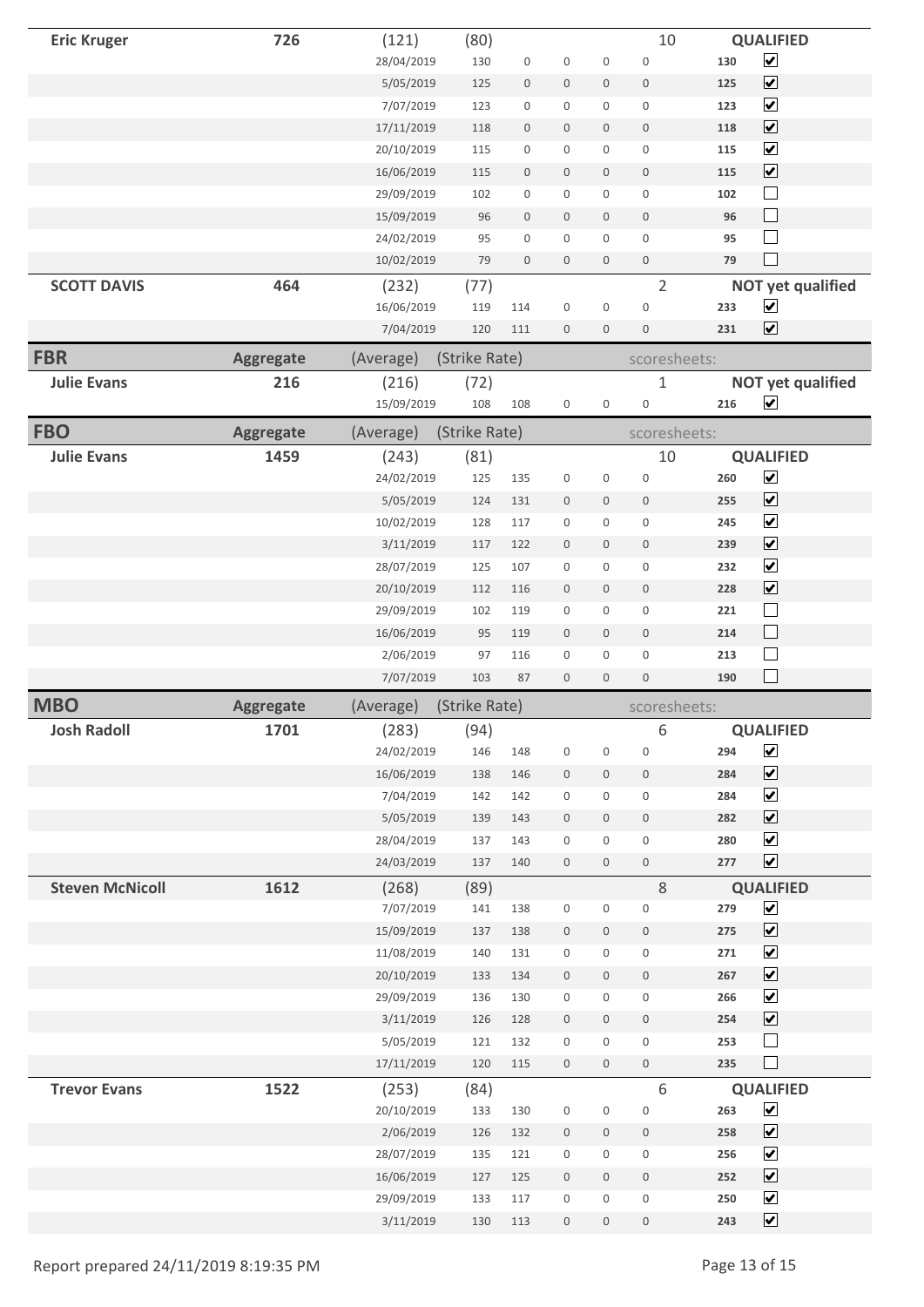| <b>Tim Richards</b>   | 1489 | (248)      | (82)   |                     |                     |                     | 9                   | <b>QUALIFIED</b>               |  |
|-----------------------|------|------------|--------|---------------------|---------------------|---------------------|---------------------|--------------------------------|--|
|                       |      | 3/11/2019  | 131    | 127                 | $\mathsf 0$         | $\mathsf 0$         | $\boldsymbol{0}$    | $\blacktriangledown$<br>258    |  |
|                       |      | 17/11/2019 | 119    | 139                 | $\boldsymbol{0}$    | $\boldsymbol{0}$    | $\mathsf{O}\xspace$ | $\blacktriangledown$<br>258    |  |
|                       |      | 28/07/2019 | 124    | 134                 | $\boldsymbol{0}$    | $\mathsf{O}\xspace$ | $\boldsymbol{0}$    | $\blacktriangledown$<br>258    |  |
|                       |      | 20/10/2019 | 118    | 137                 | $\mathsf{O}\xspace$ | $\mathbf 0$         | $\mathsf{O}\xspace$ | $\blacktriangledown$<br>255    |  |
|                       |      | 1/09/2019  | 109    | 127                 | $\mathsf{O}\xspace$ | 0                   | $\boldsymbol{0}$    | $\blacktriangledown$<br>236    |  |
|                       |      | 28/04/2019 | 107    | 117                 | $\mathsf{O}\xspace$ | $\mathsf{O}\xspace$ | $\mathbf 0$         | $\blacktriangledown$<br>224    |  |
|                       |      | 24/02/2019 | 93     | 120                 | $\boldsymbol{0}$    | $\mathsf{O}\xspace$ | $\mathbf 0$         | $\Box$<br>213                  |  |
|                       |      | 2/06/2019  | $90\,$ | 112                 | $\boldsymbol{0}$    | $\boldsymbol{0}$    | $\boldsymbol{0}$    | $\Box$<br>202                  |  |
|                       |      | 24/03/2019 | 106    | $\mathsf 0$         | $\mathsf 0$         | $\mathsf{O}\xspace$ | $\mathbf 0$         | $\Box$<br>106                  |  |
| <b>Lee Douglas</b>    | 1468 | (244)      | (81)   |                     |                     |                     | 14                  | <b>QUALIFIED</b>               |  |
|                       |      | 3/11/2019  | 125    | 129                 | $\mathsf 0$         | $\mathsf{O}\xspace$ | $\mathsf 0$         | $\blacktriangledown$<br>254    |  |
|                       |      | 16/06/2019 | 125    | 125                 | $\boldsymbol{0}$    | $\boldsymbol{0}$    | $\mathsf{O}\xspace$ | $\blacktriangledown$<br>250    |  |
|                       |      | 24/02/2019 | 122    | 122                 | $\mathbf 0$         | $\mathsf{O}\xspace$ | $\mathbf 0$         | $\blacktriangledown$<br>244    |  |
|                       |      | 11/08/2019 | 125    | 117                 | $\boldsymbol{0}$    | $\mathbf 0$         | $\boldsymbol{0}$    | $\blacktriangledown$<br>242    |  |
|                       |      | 28/04/2019 | 118    | 123                 | $\mathsf{O}\xspace$ | $\mathsf{O}\xspace$ | $\mathbf 0$         | $\blacktriangledown$<br>241    |  |
|                       |      | 7/07/2019  | 107    | 130                 | $\mathsf{O}\xspace$ | $\mathsf{O}\xspace$ | $\mathbf 0$         | $\blacktriangledown$<br>237    |  |
|                       |      | 17/11/2019 | 116    | 119                 | $\mathsf 0$         | $\mathsf 0$         | $\mathsf 0$         | $\Box$<br>235                  |  |
|                       |      | 20/10/2019 | 114    | 120                 | $\boldsymbol{0}$    | $\boldsymbol{0}$    | $\boldsymbol{0}$    | $\Box$<br>234                  |  |
|                       |      | 29/09/2019 | 118    | 116                 | $\mathsf 0$         | $\mathsf 0$         | $\boldsymbol{0}$    | $\Box$<br>234                  |  |
|                       |      | 2/06/2019  | 109    | 122                 | $\boldsymbol{0}$    | $\boldsymbol{0}$    | $\boldsymbol{0}$    | $\Box$<br>231                  |  |
|                       |      | 24/03/2019 | 103    | 102                 | $\mathbf 0$         | $\mathsf{O}\xspace$ | $\mathbf 0$         | $\Box$<br>205                  |  |
|                       |      | 15/09/2019 | 85     | 118                 | $\boldsymbol{0}$    | $\boldsymbol{0}$    | $\boldsymbol{0}$    | $\Box$<br>203                  |  |
|                       |      | 28/07/2019 | 93     | 107                 | $\mathsf 0$         | $\mathsf{O}\xspace$ | $\mathsf{O}\xspace$ | $\Box$<br>200                  |  |
|                       |      | 1/09/2019  | $81\,$ | 86                  | $\mathsf{O}\xspace$ | $\boldsymbol{0}$    | $\mathsf{O}\xspace$ | $\Box$<br>167                  |  |
| <b>Attila Palfi</b>   | 1370 | (228)      | (83)   |                     |                     |                     | 6                   | <b>QUALIFIED</b>               |  |
|                       |      | 15/09/2019 | 137    | 128                 | $\mathsf 0$         | $\mathsf{O}\xspace$ | $\mathbf 0$         | $\blacktriangledown$<br>265    |  |
|                       |      | 20/10/2019 | 131    | 126                 | $\mathsf{O}\xspace$ | $\mathsf{O}\xspace$ | $\mathsf{O}\xspace$ | $\overline{\mathbf{v}}$<br>257 |  |
|                       |      | 11/08/2019 | 126    | 126                 | $\mathbf 0$         | 0                   | $\mathbf 0$         | $\blacktriangledown$<br>252    |  |
|                       |      | 16/06/2019 | 114    | 120                 | $\mathsf{O}\xspace$ | $\mathsf{O}\xspace$ | $\mathbf 0$         | $\overline{\mathbf{v}}$<br>234 |  |
|                       |      | 2/06/2019  | 110    | 121                 | $\mathsf 0$         | 0                   | $\mathsf 0$         | $\blacktriangledown$<br>231    |  |
|                       |      | 28/07/2019 | 131    | $\mathsf{O}\xspace$ | $\mathbb O$         | $\mathsf{O}\xspace$ | $\mathbb O$         | $\blacktriangledown$<br>131    |  |
| <b>Peter Craft</b>    | 985  | (246)      | (82)   |                     |                     |                     | $\overline{4}$      | <b>NOT yet qualified</b>       |  |
|                       |      | 28/04/2019 | 134    | 120                 | $\mathsf 0$         | $\mathsf 0$         | $\mathbf 0$         | $\blacktriangledown$<br>254    |  |
|                       |      | 10/02/2019 | 122    | 126                 | $\boldsymbol{0}$    | $\mathbf 0$         | $\mathbf 0$         | $\blacktriangledown$<br>248    |  |
|                       |      | 5/05/2019  | 115    | 130                 | $\mathsf 0$         | $\mathsf{O}\xspace$ | $\mathsf{O}\xspace$ | $\blacktriangledown$<br>245    |  |
|                       |      | 24/02/2019 | 116    | 122                 | $\mathsf{O}\xspace$ | $\mathsf{O}\xspace$ | $\mathbf 0$         | $\blacktriangledown$<br>238    |  |
| <b>Blaine Scarr</b>   | 857  | (285)      | (95)   |                     |                     |                     | 3                   | <b>NOT yet qualified</b>       |  |
|                       |      | 7/07/2019  | 144    | 142                 | $\mathsf{O}\xspace$ | $\mathsf{O}\xspace$ | $\mathbf 0$         | $\blacktriangledown$<br>286    |  |
|                       |      | 1/09/2019  | 142    | 144                 | $\boldsymbol{0}$    | $\mathsf{O}\xspace$ | $\mathbf 0$         | $\blacktriangledown$<br>286    |  |
|                       |      | 11/08/2019 | 139    | 146                 | $\mathsf{O}\xspace$ | $\mathsf{O}\xspace$ | $\mathsf{O}\xspace$ | $\blacktriangledown$<br>285    |  |
| <b>SCOTT DAVIS</b>    | 716  | (238)      | (79)   |                     |                     |                     | 3                   | <b>NOT yet qualified</b>       |  |
|                       |      | 3/11/2019  | 122    | 138                 | $\boldsymbol{0}$    | $\boldsymbol{0}$    | $\mathbf 0$         | $\blacktriangledown$<br>260    |  |
|                       |      | 24/02/2019 | 125    | 112                 | $\mathbf 0$         | $\mathsf{O}\xspace$ | $\mathbf 0$         | $\blacktriangledown$<br>237    |  |
|                       |      | 20/10/2019 | 106    | 113                 | $\mathsf{O}\xspace$ | $\mathsf{O}\xspace$ | $\mathsf{O}\xspace$ | $\blacktriangledown$<br>219    |  |
| <b>Brent Saunders</b> | 237  | (237)      | (79)   |                     |                     |                     | $\mathbf{1}$        | <b>NOT yet qualified</b>       |  |
|                       |      | 10/02/2019 | 105    | 132                 | $\mathsf{O}\xspace$ | $\mathsf{O}\xspace$ | $\mathsf 0$         | $\blacktriangledown$<br>237    |  |
| <b>Jason Sutton</b>   | 209  | (209)      | (69)   |                     |                     |                     | $\mathbf{1}$        | <b>NOT yet qualified</b>       |  |
|                       |      | 20/10/2019 | 112    | 97                  | $\mathsf{O}\xspace$ | $\mathbf 0$         | $\mathbf 0$         | $\blacktriangledown$<br>209    |  |
| <b>Mark Elliot</b>    | 197  | (197)      | (65)   |                     |                     |                     | $\mathbf{1}$        | <b>NOT yet qualified</b>       |  |
|                       |      | 29/09/2019 | 88     | 109                 | $\mathsf{O}\xspace$ | $\mathsf{O}\xspace$ | $\mathsf 0$         | $\blacktriangledown$<br>197    |  |
| <b>Gerard Miles</b>   | 140  | (140)      | (93)   |                     |                     |                     | $\mathbf 1$         | <b>NOT yet qualified</b>       |  |
|                       |      | 11/08/2019 | 140    | 0                   | $\mathsf{O}\xspace$ | $\mathsf{O}\xspace$ | $\mathsf 0$         | $\blacktriangledown$<br>140    |  |